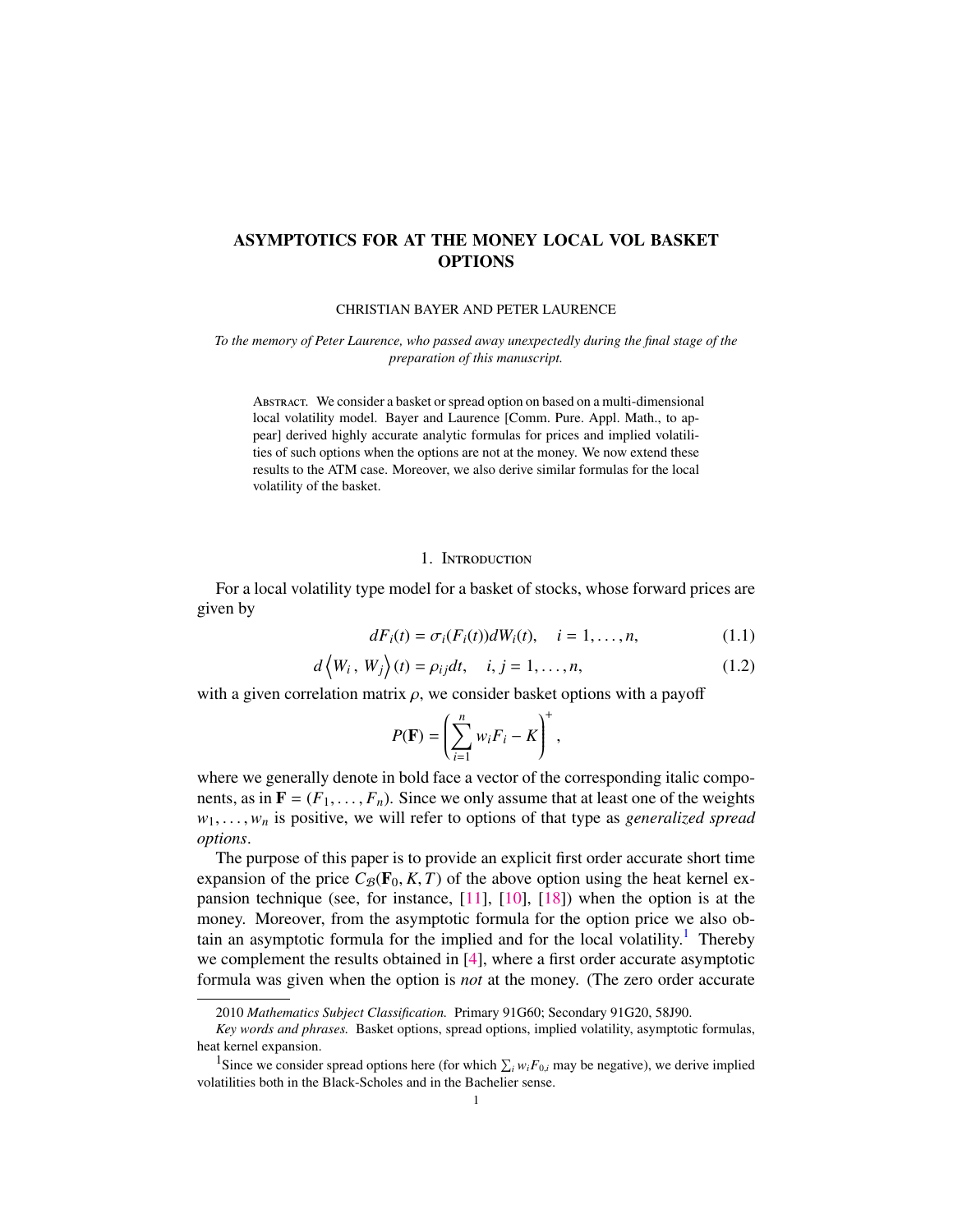#### 2 C. BAYER AND P. LAURENCE

formula is well-known, see, for instance [\[1\]](#page-19-1). When the option is not at the money, alternative first order accurate results can be found in  $[10]$ .) Such asymptotic formulas are highly relevant, in particular when the dimension of the model is high (say  $n > 3$ ), since then traditional (simulation or PDE) techniques to compute  $C_B$ fail or are at least very time consuming. In fact, for a wide range of different parameters, [\[4\]](#page-19-0) show numerically that their asymptotic formula is remarkably close to the true price as given by the model, even for not so small maturities  $T$  (like 5 or even 10 years), for dimensions of up to  $n = 100$  (or even more). The same holds true when the option is at the money, see Section [6.](#page-12-0)

We now sketch the procedure for deriving the asymptotic formulas, highlighting the differences to the non-ATM case.

- In the first step, we derive a Carr-Jarrow formula for the basket option price, separating the price into the intrinsic value of the option (which vanishes in the ATM case) and an integral over the arrival manifold  $\sum_i w_i F_i =$ *K*} with respect to the transition density  $p(\mathbf{F}_0, \mathbf{F}, T)$ . This is done in Section [2.](#page-2-0)
- The first terms in the heat kernel expansion of  $p(\mathbf{F}_0, \mathbf{F}, T)$  are computed. In the non-ATM case, we a zero-order heat kernel expansion was sufficient to get first order accurate formulas for the implied volatilities. At the money, we actually need to add one additional term in the heat kernel expansion. The heat kernel coefficients are computed in Lemma [3.4.](#page-8-0)
- The afore-mentioned integral on the arrival manifold is essentially an integral with respect to the rapidly decaying kernel  $\exp(-d(\mathbf{F}_0, \mathbf{F})^2/(2T))$ ,<br>where *d* denotes the Piemannian (geodesic) distance induced by the stock where *d* denotes the Riemannian (geodesic) distance induced by the stock price process. Hence, the integral can be approximated using Laplace's expansion for  $T \to 0$ , which involves the minimizer  $\mathbf{F}^*$  of  $\mathbf{F} \mapsto d(\mathbf{F}_0, \mathbf{F})^2$ <br>subject to  $\Sigma, w, F = K$ . In the general case, this minimizer has to be subject to  $\sum_i w_i F_i = K$ . In the general case, this minimizer has to be computed numerically, while it is obviously given by  $\mathbf{F}^* = \mathbf{F}_0$  when the option is at the money. On the other hand, the formulas are much longer and more complex due to the higher order heat kernel expansion used, see Proposition [3.3](#page-8-1) together with Lemma [3.2](#page-8-2) and [3.5.](#page-10-0)
- In Section [4,](#page-10-1) we use the same Laplace's expansion technique to derive the local volatility of the basket, see Proposition [4.1.](#page-10-2)
- Finally, in Section [5,](#page-11-0) an asymptotic expansion for the implied volatilities is computed by a comparison of coefficients between the asymptotic expansion of the basket price derived in Proposition [5.1](#page-11-1) and asymptotic expansions of the Black-Scholes and Bachelier formulas, respectively, see equation  $(5.2)$ ,  $(5.3)$  and  $(5.4)$ .

An alternative way to derive the asymptotic expansion for at-the-money options would be to start from the non-at-the-money formulas and pass to the limit. This would involve un-determined terms " $\frac{0}{0}$ ", which would need to be resolved by the l'Hopital rule. In particular, we would have to compute limits of derivatives of the optimal configuration, which is not known in closed form when the option is not at-the-money. Still, one could follow that approach using similar techniques as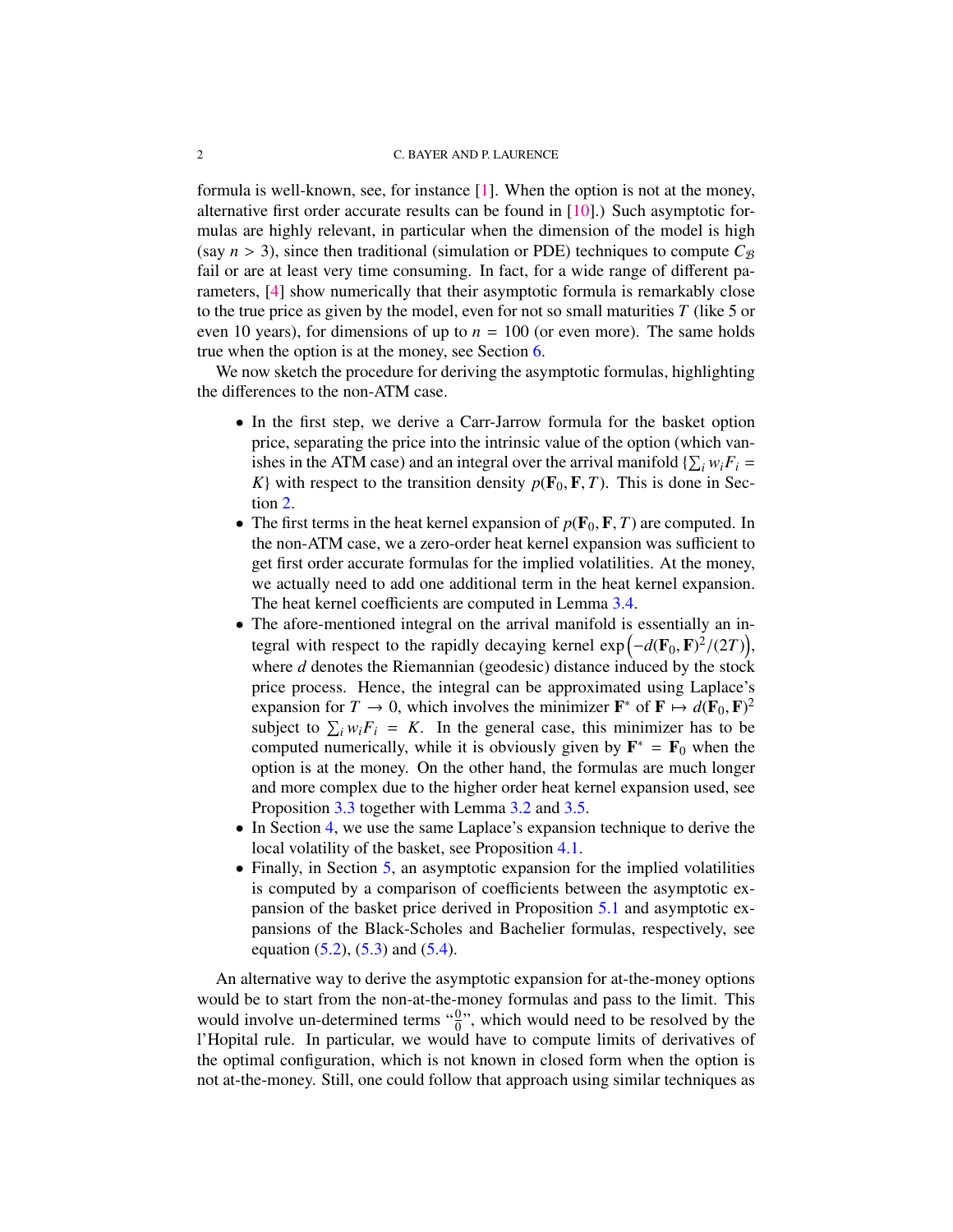in [\[3\]](#page-19-2), but the derivation would hardly be any simpler than directly starting from scratch again (the course of action chosen in this article).

In Section [6](#page-12-0) we present numerical examples for one particular choice of a local volatility model, namely the CEV model, corresponding to  $\sigma_i(F_i) = \xi_i F_i^{\beta_i}$ ,  $0 \le \beta_i \le 1, 1 \le i \le n$ . The numerical observations supports the claimed accuracy  $0 \leq \beta_i \leq 1, 1 \leq i \leq n$ . The numerical observations supports the claimed accuracy of the asymptotic price formulas. In fact, comparisons with highly accurate reference solutions show that the asymptotic formulas indeed have the suggested rates of convergence as  $T \to 0$ . Even more, they indicate that the formulas, in particular the first order formula, are highly accurate even for large maturities such as *T* = 10 years, thereby confirming the observations in [\[4\]](#page-19-0). Note, however, that our derivation is not fully rigorous, as we assume that the initial price  $\mathbf{F}_0$  is far enough from the boundary of  $\mathbb{R}^n_+$  such that boundary effects (caused by singularities of  $\sigma_i$ <br>at  $F_i = 0$ ) are not felt. As verified by the numerical experiments, the assumption at  $F_i = 0$ ) are not felt. As verified by the numerical experiments, the assumption seems justified (at least in an equity setting). We refer to the discussion in [\[4,](#page-19-0) Section 4] on how to verify these assumptions. See also [\[2\]](#page-19-3) and [\[6\]](#page-20-3), [\[7\]](#page-20-4) for related problems.

# 2. Basket Carr-Jarrow formula

<span id="page-2-0"></span>Consider a basket  $\mathcal{B} = \sum w_i F_i$  with weights  $w_i \in \mathbb{R}$ . Following [\[5\]](#page-20-5) and [\[4\]](#page-19-0), we are now going to derive a Carr-Jarrow formula for the price of a generalized spread option on the basket, i.e., a decomposition of the price of the option into the intrinsic value and an integral over the arrival manifold  $\{\mathcal{B} = K\}$ . Take the Itô derivative of the basket's price:

$$
d \sum_{i=1}^{n} w_i F_i(t) = \sum_{i=1}^{n} w_i \sigma_i(F_i(t)) dW_i(t)
$$
  
= 
$$
\sqrt{\sum_{i,j=1}^{n} w_i w_j \sigma_i(F_i(t) \sigma_j(F_j(t)) \rho_{ij} d\bar{W}(t)},
$$

for a new Brownian motion  $\bar{W}$ . Here we have used the notation  $\sigma_{N,B}$  to indicate the "normal volatility" of the basket which must not be confused with the lognormal (Black) volatility  $\sigma_B = \frac{\sigma_{N,B}}{\sum\limits_{i=1}^{n} w_i F_i}$ used in reference [\[1\]](#page-19-1). Therefore, by the Itô-Tanaka

formula we have

$$
d\left(\sum_{i=1}^n w_i F_i(t) - K\right)^+= \sum_{i=1}^n w_i \mathbf{1}_{\sum w_i F_i(t) > K} dF_i(t) + \frac{1}{2}\delta_{\{\mathbf{F}:\sum w_i F_i(t) = K\}} \sigma_{N,\mathcal{B}}^2(\mathbf{F}(t)) dt.
$$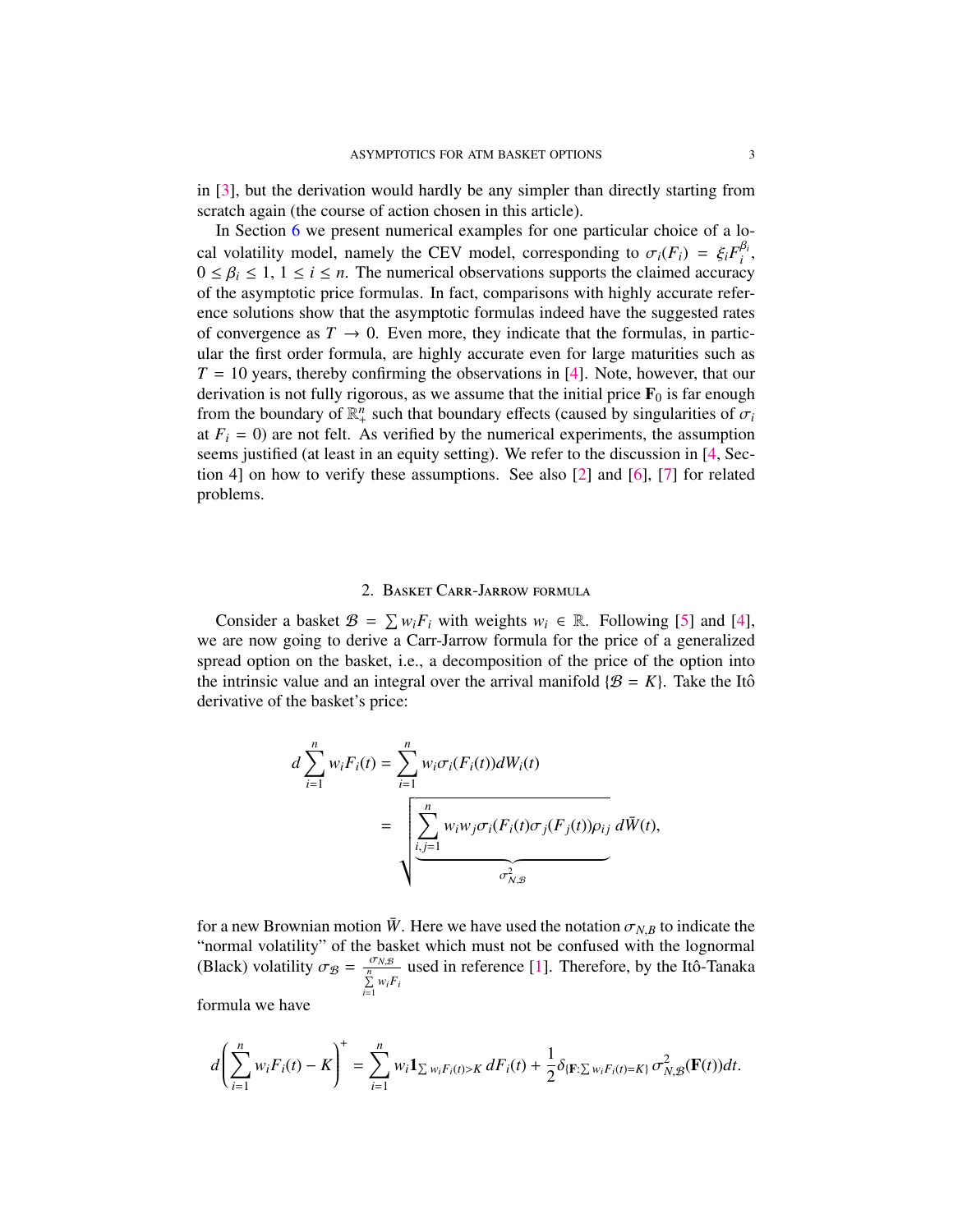Integrating we obtain

$$
\left(\sum_{i=1}^{n} w_{i} F_{i}(T) - K\right)^{+} = \left(\sum_{i=1}^{n} w_{i} F_{i}(0) - K\right)^{+} + \sum_{i=1}^{n} w_{i} \int_{0}^{T} \mathbf{1}_{\sum w_{i} F_{i}(u) > K} dF_{i}(u) + \\ + \frac{1}{2} \int_{0}^{T} \delta_{\{\mathbf{F}(u): \sum w_{i} F_{i}(u) = K\}} \sigma_{\mathcal{N}, \mathcal{B}}^{2}(\mathbf{F}(u)) du.
$$

Letting  $\mathcal{E}_K = \{ \mathbf{F} \in \mathbb{R}_+^n : \sum w_i F_i = K \}$  and taking conditional expectations with respect to the filtration  $\mathcal{F}_0$  at time 0, we obtain, assuming  $F_i(t)$  is a martingale for each  $i^2$  $i^2$ :

$$
C_{\mathcal{B}}(\mathbf{F}_0, K, T) = \left(\sum_{i=1}^n w_i F_i(0) - K\right)^+ + \frac{1}{2} \int_0^T E\left[\sigma_{N, \mathcal{B}}^2 \delta \varepsilon_K(\mathcal{B}_t)\right] dt.
$$

Letting  $|\mathbf{w}| = \sqrt{\sum_{i=1}^{n} w_i^2}$ , and denoting by  $H_{n-1}$  the Hausdorff measure, which on the hyperplane  $\mathcal{E}_K$  coincides with Lebesgue measure, a simple use of the co-area formula (see [\[8\]](#page-20-6)), and using that  $|\nabla(\sum_{i=1}^{n}$  $\sum_{i=1}^{n} w_i F_i$  =  $|w|$ , we see that the expectation, when expressed in terms of the joint transition density, is given by:

$$
C_{\mathcal{B}}(\mathbf{F}_0, \mathbf{K}, T) = \left(\sum_{i=1}^n w_i F_i(0) - K\right)^+ + \frac{1}{2} \int_0^T \frac{1}{|\mathbf{w}|} \int_{\mathcal{E}_K} \sigma_{N, \mathcal{B}}^2(\mathbf{F}) p(\mathbf{F}_0, \mathbf{F}, u) H_{n-1}(d\mathbf{F}) du.
$$

Therefore, we arrive at the proposition:

<span id="page-3-1"></span>Proposition 2.1. *The value of a call option on a basket* B *is given by*

$$
C_{\mathcal{B}}(\mathbf{F}_0, K, T) = \left(\sum_{i=1}^n w_i F_i(0) - K\right)^+ + + \frac{1}{2} \int_0^T \frac{1}{|\mathbf{w}|} \int_{\mathcal{E}_K} \sum_{i,j=1}^n w_i w_j \sigma_i(F_i) \sigma_j(F_j) \rho_{ij} p(\mathbf{F}_0, \mathbf{F}, u) H_{n-1}(d\mathbf{F}) du.
$$
 (2.1)

Using the formula for the basket's local volatility, [\[1\]](#page-19-1) or [\[10\]](#page-20-1), expressed in the notation introduced above, after canceling common factors we also have the

<span id="page-3-0"></span> $^2$  In many cases of interest,  $F_i(t)$  is only a local martingale and not a martingale. But the discrepancy is not "felt" for short times, since the set of paths that can reach the boundary have small probability, in this limit. This is known as the principle of "not feeling the boundary" for small times and is born out by our numerical results. More surprisingly the boundary is not felt, even for quite large times.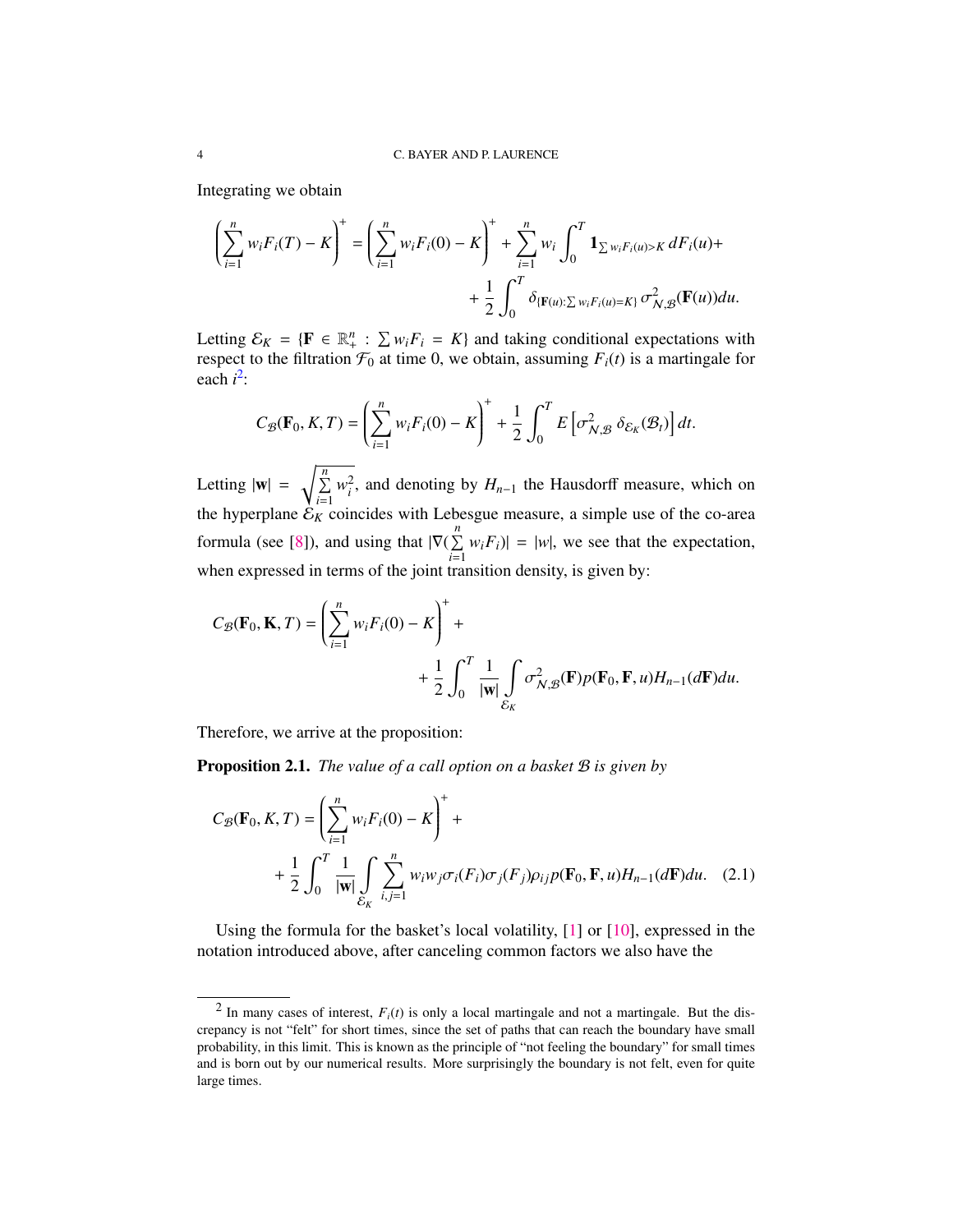<span id="page-4-0"></span>Proposition 2.2. *The local volatility of the basket option is given by:*

$$
\sigma_{loc}^2(K,T)K^2 = \frac{\int\limits_{\mathcal{E}(K)} \sum\limits_{i,j=1}^n w_iw_j \sigma_i(F_i)\sigma_j(F_j)\rho_{ij}p(\mathbf{F}_0,\mathbf{F},T)H_{n-1}(d\mathbf{F})}{\int\limits_{\mathcal{E}(K)} p(\mathbf{F}_0,\mathbf{F},T)H_{n-1}(d\mathbf{F})}
$$

### 3. A general asymptotic expansion procedure

The starting point is the basket Carr-Jarrow formula derived above for the calculation of the option prices as in Proposition [2.1](#page-3-1) and the Proposition [2.2](#page-4-0) for the calculation of the local volatilities. The next step is to approximate the transition density there using the heat kernel. For reasons that will become clear in the course of the asymptotics, it will be necessary to use the so-called geometric expansion

<span id="page-4-1"></span>
$$
p(\mathbf{F}_0, \mathbf{F}, t) = \frac{1}{(2\pi T)^{\frac{n}{2}}} \sqrt{\det g(\mathbf{F})} e^{-\frac{d^2(\mathbf{F}_0, \mathbf{F})}{2t}} (u_0(\mathbf{F}_0, \mathbf{F}) + tu_1(\mathbf{F}_0, \mathbf{F})) + o(t).
$$
 (3.1)

For a detailed exposition of the geometrical underpinning of  $(3.1)$  we refer to [\[10\]](#page-20-1), [\[18\]](#page-20-2), [\[11\]](#page-20-0), [\[15\]](#page-20-7) and [\[4\]](#page-19-0). Here, we just give a very quick reminder. The state space R<sup>n</sup> is equipped with a Riemannian metric by defining the inverse  $g^{-1}$  of the metric tensor by

$$
g^{ij}(\mathbf{F}) = \sigma_i(F_i)\rho_{ij}\sigma_j(F_j), \quad 1 \le i, j \le n.
$$

Hence, the metric tensor itself is given by

$$
g_{ij}(\mathbf{F}) = \sigma_i(F_i)^{-1} \rho^{ij} \sigma_j(F_j)^{-1}, \quad 1 \le i, j \le n,
$$

with determinant

$$
\det g(\mathbf{F}) = \det \left(\rho^{-1}\right) \prod_{k=1}^{n} \sigma_k (F_k)^{-2}
$$

(where  $\rho^{ij}$  denotes the (*i*, *j*)-component of the inverse matrix  $\rho^{-1}$  of the correlation matrix  $\rho$ ). The (geodesic) distance between two points  $\mathbf{F}_e$  and  $\mathbf{F}$  is denoted by matrix  $\rho$ ). The (geodesic) distance between two points  $\mathbf{F}_0$  and **F** is denoted by  $d(\mathbf{F}_0, \mathbf{F})$ .

The *specific form* of these quantities in the setting of local volatility models has no relevance in our initial asymptotic derivations, which can be obtained for generic versions of these. So, to lighten the notation and streamline the presentation, we first derive the asymptotic expansions without any specific reference to these and then plug in the specific form only at the end of the process in order to produce the required concrete asymptotic expansions.

Plugging the heat kernel expansion [\(3.1\)](#page-4-1) into the expressions in Propositions [2.1](#page-3-1) and [2.2,](#page-4-0) respectively, we see that we have to compute expressions of the form

<span id="page-4-2"></span>
$$
\frac{1}{(2\pi t)^{n/2}} \int_{\mathcal{E}_K} \Psi(\mathbf{F}) \exp\left(-\frac{d(\mathbf{F}_0, \mathbf{F})^2}{2t}\right) H_{n-1}(d\mathbf{F}),\tag{3.2}
$$

where

<span id="page-4-3"></span>
$$
\Psi(\mathbf{F}) = \bar{u}_i(\mathbf{F}_0, \mathbf{F}) := \sqrt{\det g(\mathbf{F})} \sigma_{N, \mathcal{B}}^2(\mathbf{F}) u_i(\mathbf{F}_0, \mathbf{F}), \quad i = 0, 1,
$$
 (3.3)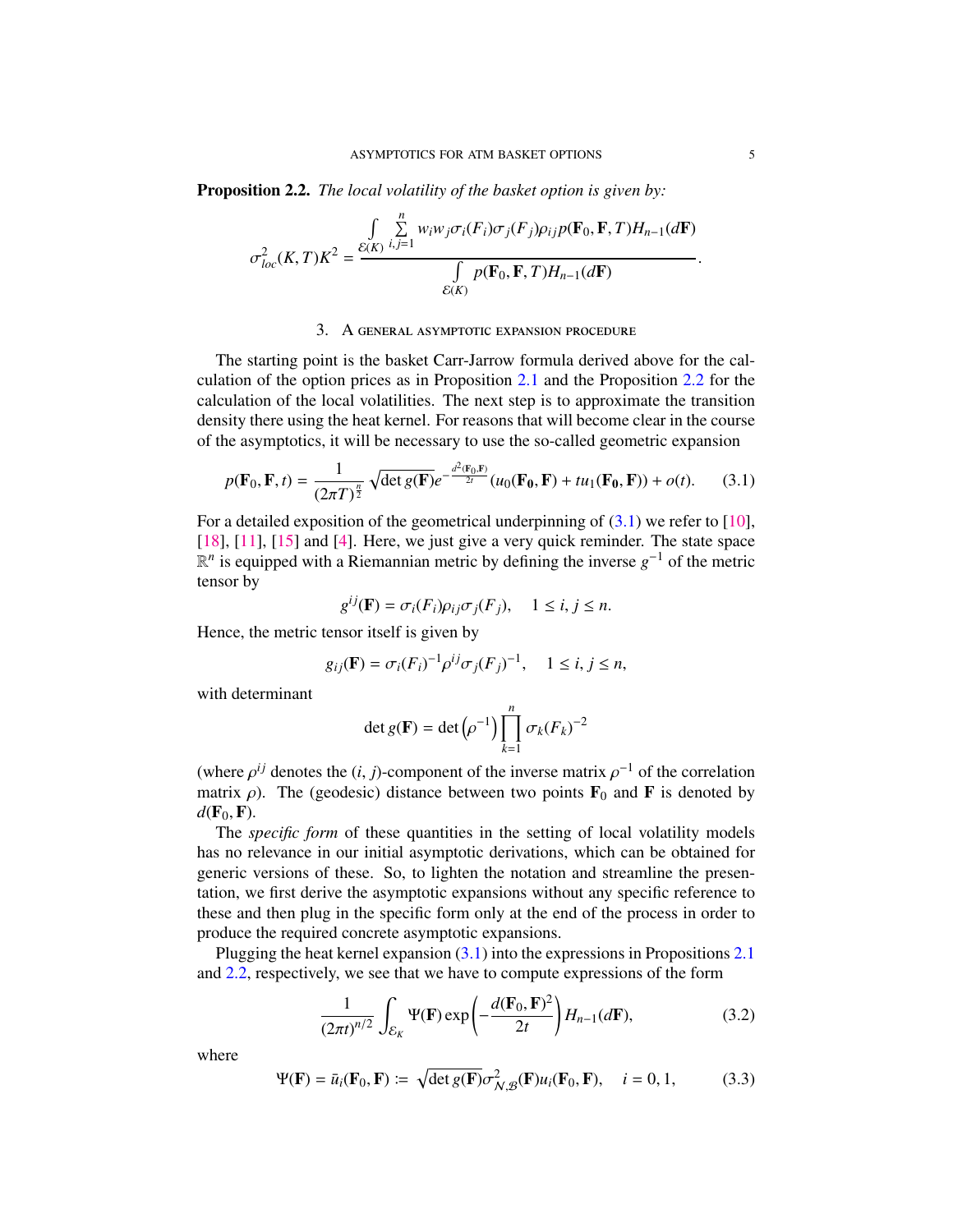for the option price and for the numerator in Proposition [2.2](#page-4-0) and

$$
\Psi(\mathbf{F}) = \hat{u}_i(\mathbf{F}_0, \mathbf{F}) := \sqrt{\det g(\mathbf{F})} u_i(\mathbf{F}_0, \mathbf{F}), \quad i = 0, 1 \tag{3.4}
$$

for the denominator in Proposition [2.2.](#page-4-0)

The integral on the *n* − 1 dimensional subspace  $\mathcal{E}_K$  of  $\mathbb{R}^n$  can be transformed into an integral over  $\mathbb{R}^{n-1}$ , by eliminating one of the variables. We choose to eliminate the *n*-th one, using the payoff

<span id="page-5-0"></span>
$$
F_n(F_1, \dots, F_{n-1}, K) = \frac{1}{w_n} \left( K - \sum_{i=1}^{n-1} w_i F_i \right),
$$
 (3.5)

Denoting

$$
\mathbf{G} = (F_1, ..., F_{n-1}) \in \mathbb{R}^{n-1}_{+},
$$
  

$$
\mathbf{G}_K = \left\{ \mathbf{G} \in \mathbb{R}^{n-1} \; : \; \sum_{i=1}^{n-1} w_i F_i < K \right\},
$$

so that for our hyperplane's intersection

$$
\mathcal{E}_K \cap \mathbb{R}^n_+ = \left\{ \mathbf{F} \in \mathbb{R}^n_+ \; : \; \mathbf{F} = \left( \mathbf{G}, \frac{1}{w_n} \left( K - \sum_{i=1}^{n-1} w_i F_i \right) \right), \mathbf{G} \in \mathbf{G}_K \right\}.
$$

Note that the set  $G_K$  is introduced in order to ensure that  $F_n$  in [\(3.5\)](#page-5-0) is non-negative, as it needs to be. The set  $\mathcal{E}_K$  is an  $n-1$  dimensional hyperplane in  $\mathbb{R}^n_+$ .

Note that, when we parametrize the hyperplane  $\mathcal{E}_k$  using  $(F_1, \ldots, F_{n-1})$ , as in [\(3.5\)](#page-5-0)

$$
F_K(F_1, \ldots, F_{n-1}) = (F_1, \ldots, F_{n-1}, F_n(F_1, \ldots, F_{n-1}, K)),
$$

we will always assume that the weight multiplying *F<sup>n</sup>* is *positive*. This can always be achieved by choosing as the *n*-th asset one of the assets with a positive weight. Then for the surface measure, we have

$$
dH_{n-1} = \sqrt{1+|\nabla F_n|^2} dF_1 \dots dF_{n-1} = \frac{|\mathbf{w}|}{|w_n|} dF_1 \dots dF_n.
$$

In this notation, with  $\Lambda = \frac{d^2}{2}$  $\frac{d^2}{2}$ , the integral [\(3.2\)](#page-4-2) reads

$$
\frac{1}{(2\pi t)^{n/2}} \frac{|\mathbf{w}|}{|w_n|} \int_{\mathbf{G}_K} e^{-\frac{\Lambda(\mathbf{F}_0, \mathbf{F}_K(\mathbf{G}))}{t}} \Psi(\mathbf{F}_K(\mathbf{G})) dF_1 \dots dF_{n-1} = \frac{1}{(2\pi t)^{n/2}} \frac{|\mathbf{w}|}{|w_n|} \int_{\mathbf{G}_K} e^{-\frac{\Phi(\mathbf{G})}{t}} \Psi(\mathbf{G}) d\mathbf{G}, \quad (3.6)
$$

using the notation  $\Phi(G) := \Lambda(F_0, F_K(G))$  and (by abuse of notation)  $\Psi(G)$  =  $\Psi(\mathbf{F}_K(\mathbf{G}))$ . We now use *Laplace asymptotics* for multiple integrals. The main contribution comes from a neighborhood of the minimum point.

$$
\mathbf{G}^* = \underset{\mathbf{G} \in \mathbf{G}_K}{\arg \min} d^2(\mathbf{F}_0, (\mathbf{G}, F_n(\mathbf{G}, K)),
$$
\n
$$
= d^2(\mathbf{F}_0, \mathcal{E}_K).
$$
\n(3.7)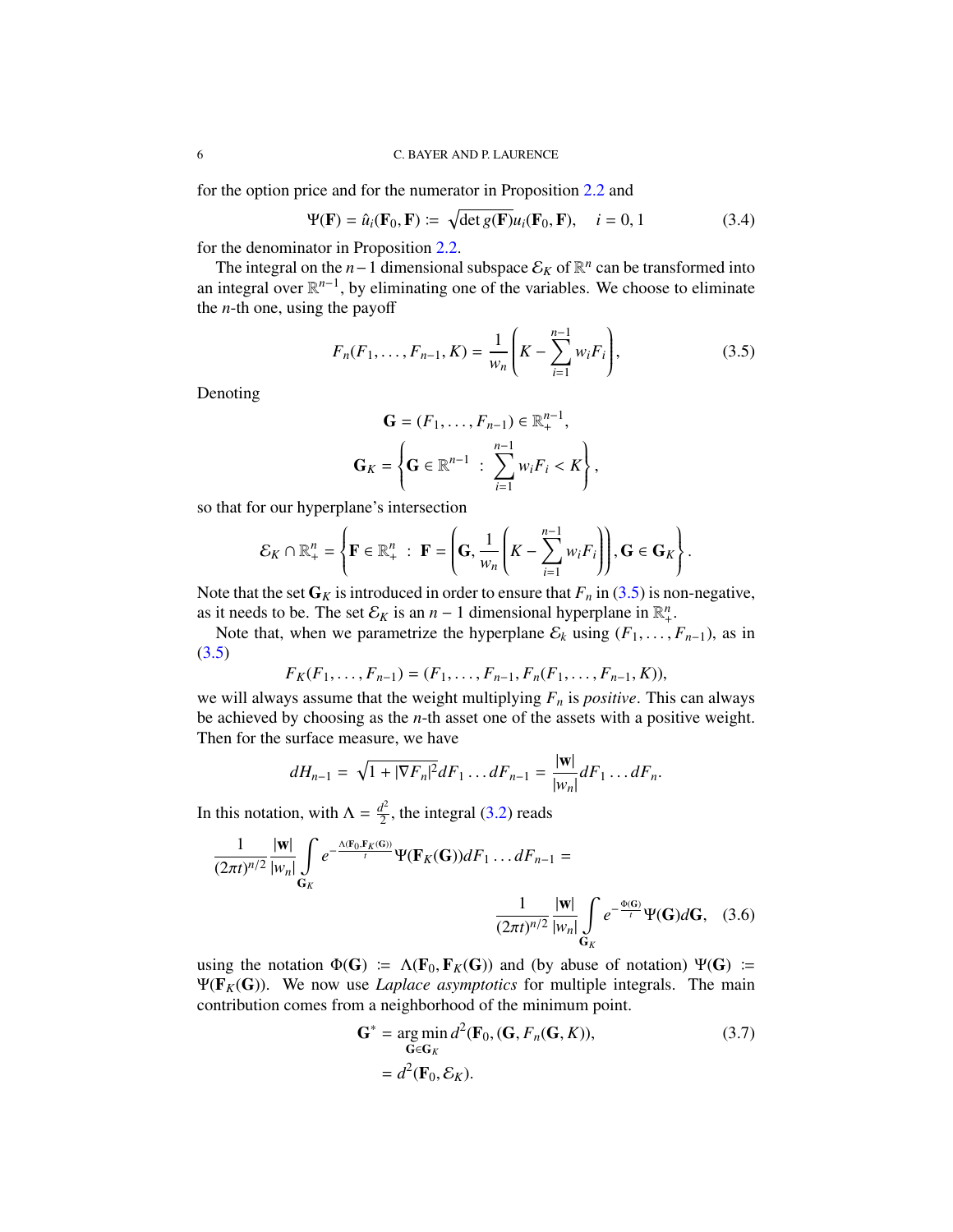Set  $\mathbf{F}_{k}^{*}$  $K_K^* = (\mathbf{G}^*, F_n(\mathbf{G}^*, K))$ . (Of course, when the option is at the money, we have  $\mathbf{G}^* = (F_{0,1}, \dots, F_{0,n-1}).$ 

Order zero. The zero-th order term in the Laplace expansion of

$$
\int\limits_{\mathbf{G}_K}e^{-\frac{\Phi(\mathbf{G})}{t}}\Psi(\mathbf{G})d\mathbf{G}
$$

is identical to the one in [\[4\]](#page-19-0) except that in the present setting we have  $d(\mathbf{F}_0, \mathbf{F}_k^*)$ <br>We get as in [4]  $_{K}^{*}$ ) = 0. We get, as in [\[4\]](#page-19-0)

$$
t^{\frac{n-1}{2}}\Psi(\mathbf{G}^*)\times\int_{\mathbb{R}^{n-1}}e^{-\frac{z^TQz}{2}}dz_2\ldots dz_n=t^{\frac{n-1}{2}}\Psi(\mathbf{G}^*)\frac{(2\pi)^{\frac{n-1}{2}}}{(\det Q)^{\frac{1}{2}}},
$$

where  $Q = D^2 \Phi(\mathbf{G}^*)$  is the Hessian of  $\Phi$  at the minimum point. Thus, bringing back the missing factor and taking into account that  $\mathbf{F}_{k}^{*}$  $K<sub>K</sub>$  =  $\mathbf{F}<sub>0</sub>$  in the current (ATM) setting, we see that the lowest order term in the Laplace expansion of  $(3.2)$  is

<span id="page-6-1"></span>
$$
h_0^{\Psi} \coloneqq \frac{|\mathbf{w}|}{|w_n|} \frac{1}{\sqrt{2\pi t \det Q}} \Psi(\mathbf{F}_0).
$$
 (3.8)

Order one. For obtaining first order implied or local volatility terms in the ATM regime, we need to push the Laplace expansion one step further, i.e., we need one additional term for

$$
\int\limits_{{\mathbf G}_K}e^{-\frac{\Phi({\mathbf G})}{t}}\Psi({\mathbf G})d{\mathbf G}
$$

Hence, we apply the (multi-variate) Taylor expansion for  $\Phi(G) := \Lambda(F_0, F_K(G))$ up to order 4 around the maximizer  $G^*$ , which can be expressed in tensor notation as

$$
\Phi(\mathbf{G}) = \Phi(\mathbf{G}^*) + \underbrace{D\Phi(\mathbf{G}^*)}_{=0} (\mathbf{G} - \mathbf{G}^*) + \frac{1}{2} D^2 \Phi(\mathbf{G}^*) (\mathbf{G} - \mathbf{G}^*)^{\otimes 2} + \n+ \frac{1}{6} D^3 \Phi(\mathbf{G}^*) (\mathbf{G} - \mathbf{G}^*)^{\otimes 3} + \frac{1}{24} D^4 \Phi(\mathbf{G}^*) (\mathbf{G} - \mathbf{G}^*)^{\otimes 4} + \cdots,
$$

with

$$
D^k \Phi(\mathbf{x}) \mathbf{y}^{\otimes k} \coloneqq \sum_{i_1, \dots, i_k} \frac{\partial^k}{\partial x_{i_1} \cdots \partial x_{i_k}} \Phi(\mathbf{x}) y_{i_1} \cdots y_{i_k}^{3}
$$

Of course, we are aware that when the option is at the money, the optimal configuration is the same as the initial configuration  $\mathbf{F}_0$ . Nonetheless, we think that using a different symbol for the optimal configuration at this stage leads to a clearer exposition of the underlying ideas. Likewise, we apply Taylor expansion up to second order for the map  $\Psi(G)$  around  $G^*$ ,

$$
\Psi(\mathbf{G}) = \Psi(\mathbf{G}^*) + D\Psi(\mathbf{G}^*)(\mathbf{G} - \mathbf{G}^*) + \frac{1}{2}D^2\Psi(\mathbf{G}^*)(\mathbf{G} - \mathbf{G}^*)^{\otimes 2} + \cdots
$$

<span id="page-6-0"></span><sup>&</sup>lt;sup>3</sup>This notation makes sense as any multi-linear map on a vector space – such as  $D^k\Phi(\mathbf{x})$  – corresponds to a linear map – here also denoted by  $D^k\Phi(\mathbf{x})$  – on the tensor product space.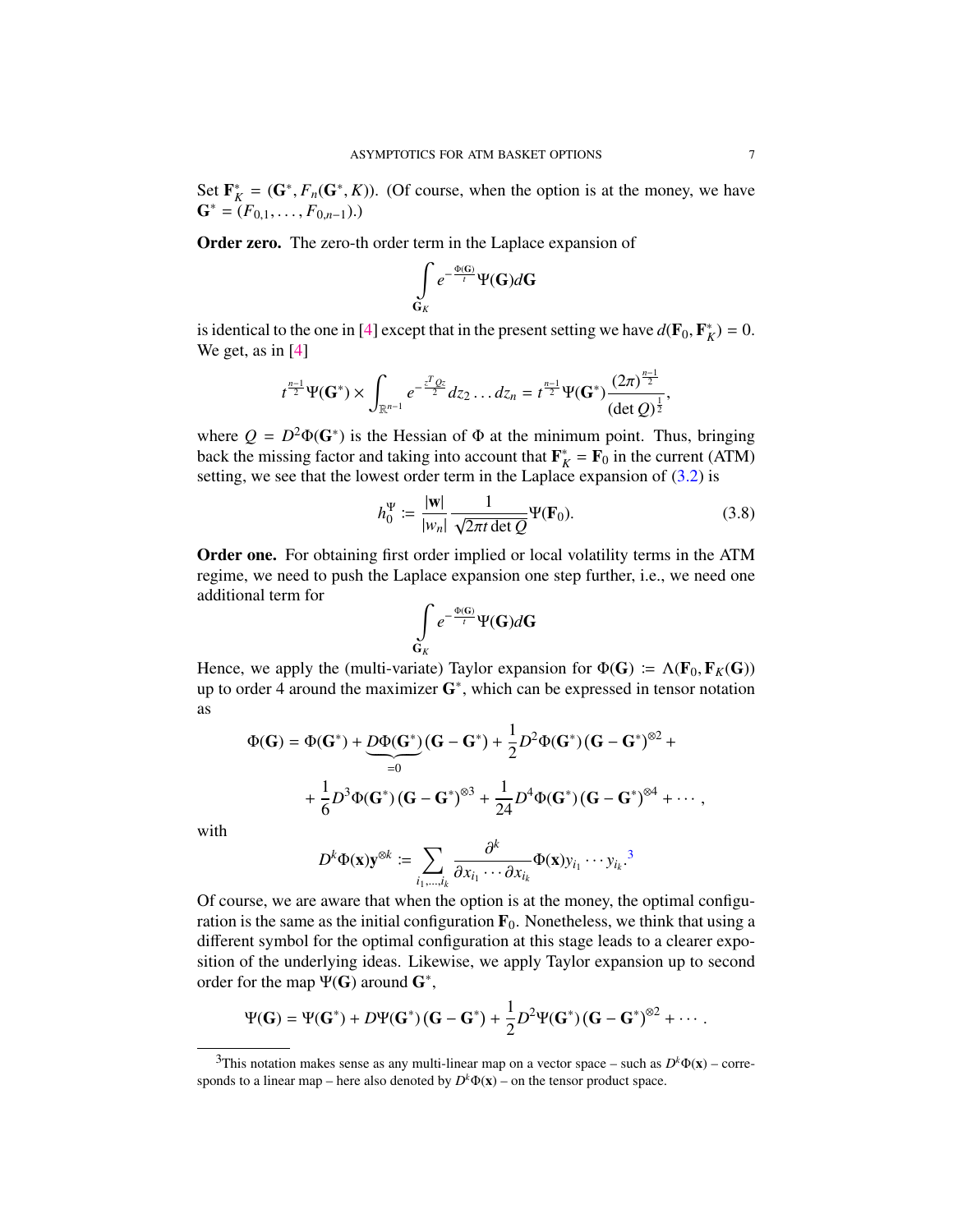In the end, we are interested in small-time asymptotics, so we change variables

$$
\mathbf{z} \coloneqq \frac{1}{\sqrt{t}} \left( \mathbf{G} - \mathbf{G}^* \right),
$$

so that we can express the above Taylor expansions as expansions in *t*,

$$
\frac{1}{t}\Phi(\mathbf{G}) = \frac{1}{t}\Phi(\mathbf{G}^*) + \frac{1}{2}D^2\Phi(\mathbf{G}^*)\mathbf{z}^{\otimes 2} + \frac{1}{6}D^3\Phi(\mathbf{G}^*)\mathbf{z}^{\otimes 3}\sqrt{t} + \\ + \frac{1}{24}D^4\Phi(\mathbf{G}^*)\mathbf{z}^{\otimes 4}t + o(t),
$$

and

$$
\Psi(\mathbf{G}) = \Psi(\mathbf{G}^*) + D\Psi(\mathbf{G}^*)\mathbf{z}\sqrt{t} + \frac{1}{2}D^2\Psi(\mathbf{G}^*)\mathbf{z}^{\otimes 2}t + o(t).
$$

Using the above Taylor expansions, the change of variables, and

<span id="page-7-0"></span>
$$
e^{a\sqrt{t}+bt} = 1 + a\sqrt{t} + \left(\frac{a^2}{2} + b\right)t + o(t),
$$

we obtain

$$
\int_{\mathbf{G}_K} e^{-\frac{\Lambda(\mathbf{F}_0, \mathbf{F}_K(\mathbf{G}))}{t}} \Psi(\mathbf{G}) d\mathbf{G} = t^{(n-1)/2} e^{-\Phi(\mathbf{G}^*)/t} \int_{(\mathbf{G}_K - \mathbf{G}^*)/t/\bar{t}} e^{-\frac{1}{2}D^2\Phi(\mathbf{G}^*)\mathbf{Z}^{\otimes 2}} \times
$$
\n
$$
\times \left[1 - \frac{1}{6}D^3\Phi(\mathbf{G}^*)\mathbf{Z}^{\otimes 3}\sqrt{t} + \left(\frac{1}{2}\left\{-\frac{1}{6}D^3\Phi(\mathbf{G}^*)\mathbf{Z}^{\otimes 3}\right\}^2 - \frac{1}{24}D^4\Phi(\mathbf{G}^*)\mathbf{Z}^{\otimes 4}\right)t + o(t)\right] \times
$$
\n
$$
\times \left[\Psi(\mathbf{G}^*) + D\Psi(\mathbf{G}^*)\mathbf{Z}\sqrt{t} + \frac{1}{2}D^2\Psi(\mathbf{G}^*)\mathbf{Z}^{\otimes 2}t + o(t)\right]d\mathbf{Z}.\quad(3.9)
$$

In the next step, we approximate the integral by replacing the domain of integration  $(G_K - G^*) / \sqrt{t}$  by  $\mathbb{R}^{n-1}$ . Then we can see that the integration kernel in [\(3.9\)](#page-7-0) is Gaussian with vanishing mean, so that the integral of any odd monomial with is Gaussian with vanishing mean, so that the integral of any odd monomial with respect to the kernel vanishes. Thus, we obtain the expansion

$$
\frac{|\mathbf{w}|}{|w_n|} \frac{1}{(2\pi t)^{n/2}} \int_{\mathbf{G}_K} e^{-\frac{\Lambda(\mathbf{F}_0, \mathbf{F}_K(\mathbf{G}))}{t}} \Psi(\mathbf{G}) d\mathbf{G} \approx \left[ h_0^{\Psi} + h_1^{\Psi} t + o(t) \right],\tag{3.10}
$$

with  $h_0^{\Psi}$  defined in [\(3.8\)](#page-6-1) and

$$
h_1^{\Psi} := \frac{|\mathbf{w}|}{|w_n|} \frac{1}{(2\pi t)^{n/2}} \int_{\mathbb{R}^{n-1}} e^{-\frac{1}{2}\mathbf{z}^T Q \mathbf{z}} \left[ \frac{1}{2} D^2 \Psi(\mathbf{G}^*) \mathbf{z}^{\otimes 2} - \frac{1}{6} D^3 \Phi(\mathbf{G}^*) \mathbf{z}^{\otimes 3} \times D \Psi(\mathbf{G}^*) \mathbf{z} + \frac{1}{2} \left( \frac{1}{6} D^3 \Phi(\mathbf{G}^*) \mathbf{z}^{\otimes 3} \right)^2 \Psi(\mathbf{G}^*) - \frac{1}{24} D^4 \Phi(\mathbf{G}^*) \mathbf{z}^{\otimes 4} \Psi(\mathbf{G}^*) \right] d\mathbf{z}.
$$
 (3.11)

Using Isserlis' Theorem (see [\[12\]](#page-20-8)), the equation  $(3.11)$  for  $h_1^{\Psi}$  can be computed explicitly.

Lemma 3.1 (Isserlis' theorem for fourth and sixth moments). *For a covariance*  $matrix \Sigma \in \mathbb{R}^{d \times d}$  let  $T^2(\Sigma) \in (\mathbb{R}^d)^{\otimes 4}$  and  $T^3(\Sigma) \in (\mathbb{R}^d)^{\otimes 6}$  be the tensors defined by

<span id="page-7-1"></span>
$$
T^{2}(\Sigma)_{i_{1},...,i_{4}} = \Sigma_{i_{1}i_{2}}\Sigma_{i_{3}i_{4}} + \Sigma_{i_{1}i_{3}}\Sigma_{i_{2}i_{4}} + \Sigma_{i_{1}i_{4}}\Sigma_{i_{2}i_{3}}
$$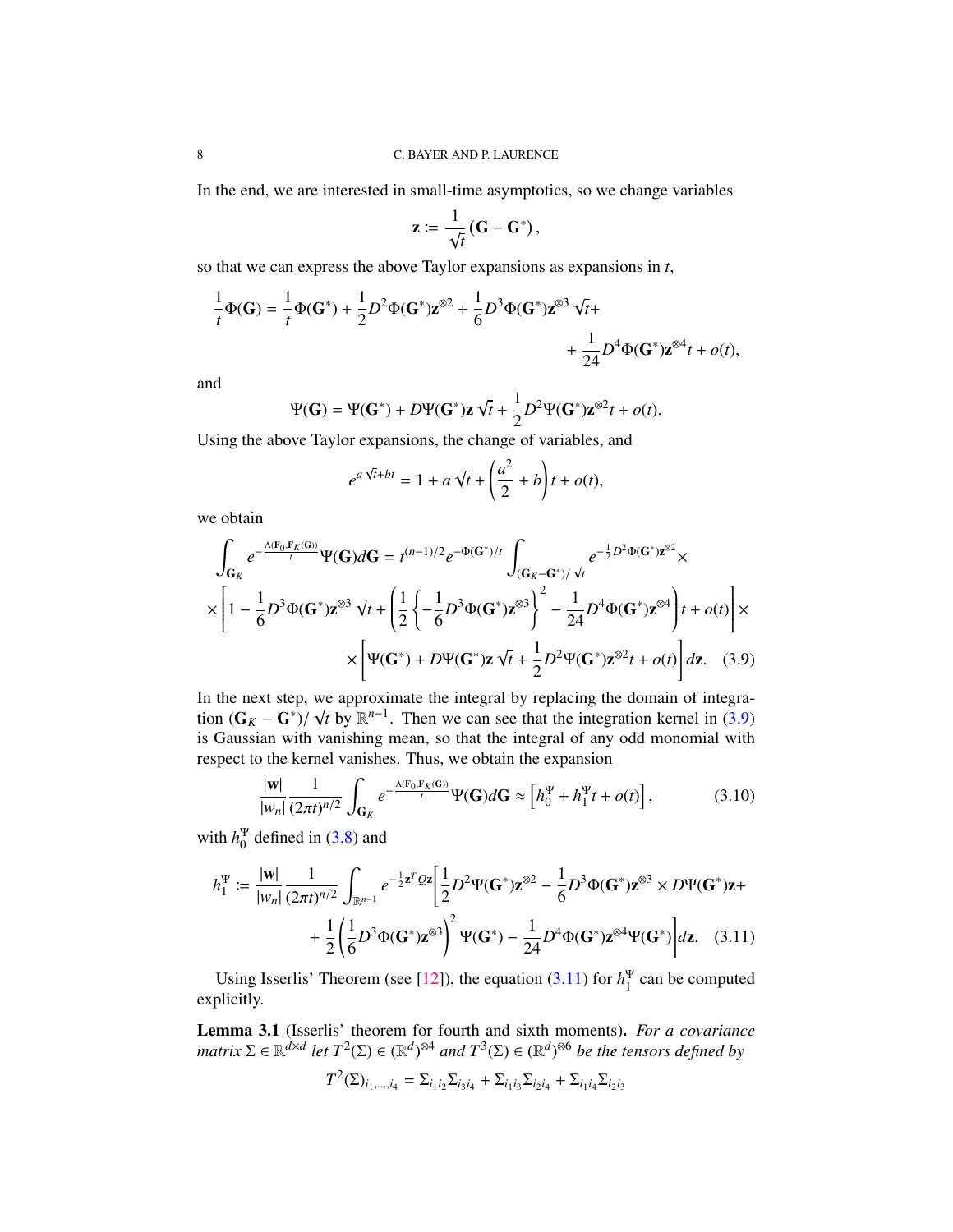$$
T^{3}(\Sigma)_{i_{1},...,i_{6}} = \Sigma_{i_{1}i_{2}}\Sigma_{i_{3}i_{4}}\Sigma_{i_{5}i_{6}} + \Sigma_{i_{1}i_{2}}\Sigma_{i_{3}i_{5}}\Sigma_{i_{4}i_{6}} + \Sigma_{i_{1}i_{2}}\Sigma_{i_{3}i_{6}}\Sigma_{i_{4}i_{5}} + \Sigma_{i_{1}i_{3}}\Sigma_{i_{2}i_{4}}\Sigma_{i_{5}i_{6}} + \Sigma_{i_{1}i_{3}}\Sigma_{i_{2}i_{5}}\Sigma_{i_{4}i_{6}} + \Sigma_{i_{1}i_{3}}\Sigma_{i_{2}i_{5}}\Sigma_{i_{4}i_{5}} + \Sigma_{i_{1}i_{4}}\Sigma_{i_{2}i_{3}}\Sigma_{i_{5}i_{6}} + \Sigma_{i_{1}i_{4}}\Sigma_{i_{2}i_{5}}\Sigma_{i_{3}i_{6}} + \Sigma_{i_{1}i_{4}}\Sigma_{i_{2}i_{5}}\Sigma_{i_{3}i_{5}} + \Sigma_{i_{1}i_{4}}\Sigma_{i_{2}i_{6}}\Sigma_{i_{3}i_{5}} + \Sigma_{i_{1}i_{4}}\Sigma_{i_{2}i_{6}}\Sigma_{i_{3}i_{5}} + \Sigma_{i_{1}i_{4}}\Sigma_{i_{2}i_{6}}\Sigma_{i_{3}i_{5}} + \Sigma_{i_{1}i_{6}}\Sigma_{i_{2}i_{3}}\Sigma_{i_{4}i_{5}} + \Sigma_{i_{1}i_{6}}\Sigma_{i_{2}i_{3}}\Sigma_{i_{4}i_{5}} + \Sigma_{i_{1}i_{6}}\Sigma_{i_{2}i_{4}}\Sigma_{i_{3}i_{5}} + \Sigma_{i_{1}i_{6}}\Sigma_{i_{2}i_{5}}\Sigma_{i_{3}i_{4}},
$$

<sup>1</sup> <sup>≤</sup> *<sup>i</sup>*1, . . . , *<sup>i</sup>*<sup>6</sup> <sup>≤</sup> *d. For Z* ∼ N(0, <sup>Σ</sup>) *we have*

$$
E\left[Z^{\otimes 4}\right] = T^2(\Sigma), \quad E\left[Z^{\otimes 6}\right] = T^3(\Sigma).
$$

Hence, we can get an explicit formula also for  $h_1^{\Psi}$  in terms of derivatives of  $\Psi$ and  $\Phi$  – which are easy to compute, but lead to quite long formulas that are not included here.

<span id="page-8-2"></span>**Lemma 3.2.** *With the short-hand notation*  $\partial_{i_1,\dots,i_k} := \frac{\partial^k}{\partial F_{i_1} \cdots}$  $\frac{\partial^{\kappa}}{\partial F_{i_1} \cdots \partial F_{i_k}}$ , we have

$$
h_1^{\Psi} = \frac{|\mathbf{w}|}{|w_n|} \frac{1}{\sqrt{2\pi t \det Q}} \left[ \frac{1}{2} D^2 \Psi(\mathbf{G}^*) Q^{-1} - \frac{1}{6} \sum_{i_1, \dots, i_4} (\partial_{i_1, i_2, i_3} \Phi)(\mathbf{G}^*) (\partial_{i_4} \Psi)(\mathbf{G}^*) T^2 (Q^{-1})_{i_1, \dots, i_4} \right. \\
\left. + \frac{1}{72} \Psi(\mathbf{G}^*) \sum_{i_1, \dots, i_6} (\partial_{i_1, i_2, i_3} \Phi)(\mathbf{G}^*) (\partial_{i_4, i_5, i_6} \Phi)(\mathbf{G}^*) T^3 (Q^{-1})_{i_1, \dots, i_6} \\
- \frac{1}{24} \Psi(\mathbf{G}^*) \sum_{i_1, \dots, i_4} (\partial_{i_1, \dots, i_4} \Phi)(\mathbf{G}^*) T^2 (Q^{-1})_{i_1, \dots, i_4} \right].
$$

These results are summarized in

<span id="page-8-1"></span>Proposition 3.3. *We have the Laplace expansion*

$$
\frac{1}{(2\pi t)^{n/2}} \int_{\mathcal{E}_K} \Psi(\mathbf{F}) \exp\left(-\frac{d(\mathbf{F}_0, \mathbf{F})^2}{2t}\right) H_{n-1}(d\mathbf{F}) = h_0^{\Psi} + th_1^{\Psi} + o(t)
$$

with  $h_0^{\Psi}$  given in [\(3.8\)](#page-6-1) and  $h_1^{\Psi}$  given in Lemma [3.2.](#page-8-2)

The last ingredient needed for the asymptotic expansions of both implied and local volatilities are the heat kernel coefficients  $u_0$  and  $u_1$ . As we are assuming the options to be ATM, we only need the heat kernel coefficients on the diagonal.

<span id="page-8-0"></span>Lemma 3.4. *For a local volatility model, we have the following formulas for the heat kernel coe*ffi*cients on the diagonal:*

$$
u_0(\mathbf{F}, \mathbf{F}) = 1,
$$
  

$$
u_1(\mathbf{F}, \mathbf{F}) = \frac{1}{4} \sum_{i=1}^n \sigma_i(F_i) \sigma_i''(F_i) - \frac{1}{8} \sum_{i,j=1}^n \sigma_i'(F_i) \rho^{ij} \sigma_j'(F_j),
$$

where, as usual,  $\rho^{ij}$  denotes the  $(i, j)$ -component of  $\rho^{-1}$ .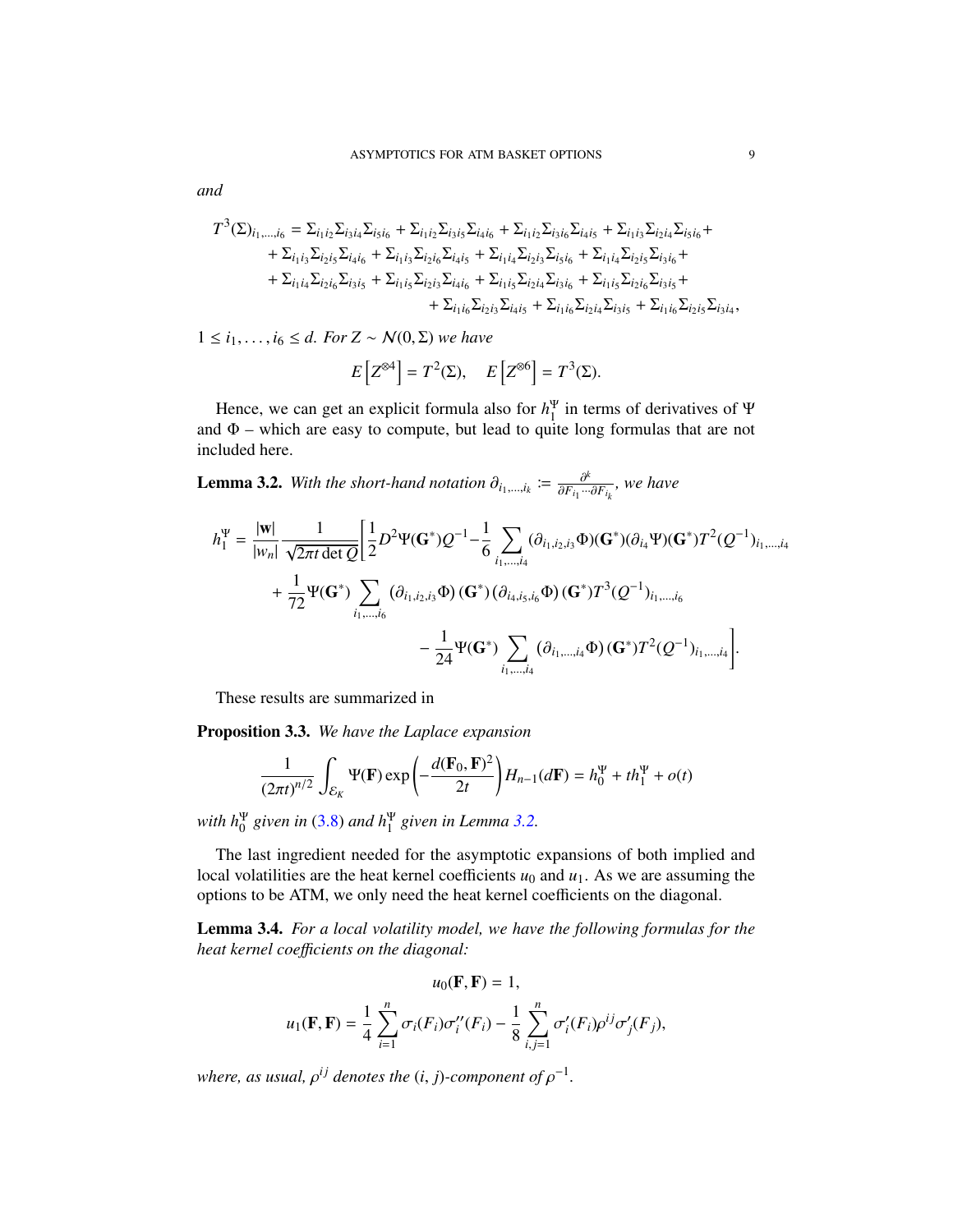*Proof.* Note that the infinitesimal generator *A* of the process  $F(t)$  can be expressed (using the summation convention) as

$$
A = \frac{1}{2}\Delta - \frac{1}{2}f_i(\mathbf{F})\frac{\partial}{\partial F_i},
$$

where

$$
\Delta = \frac{1}{\sqrt{\det g}} \frac{\partial}{\partial F_i} g^{ij} \sqrt{\det g} \frac{\partial}{\partial F_j}
$$

denotes the Laplace-Beltrami operator associated to *g* and the vector field *f* is given by

$$
f_i(\mathbf{F}) = \sigma_i(\mathbf{F}) \sigma'_i(F_i), \quad i = 1, \dots, n.
$$

As indicated in  $(3.1)$ , the transition density of the process  $F(t)$  satisfies (under certain assumptions)

$$
p(\mathbf{F}_0, \mathbf{F}, T) = \frac{1}{(2\pi T)^{n/2}} \sqrt{\det g(\mathbf{F})} e^{-\frac{d(\mathbf{F}_0, \mathbf{F})^2}{2T}} (u_0(\mathbf{F}_0, \mathbf{F}) + Tu_1(\mathbf{F}_0, \mathbf{F})) + o(T),
$$

where  $d(\mathbf{F}_0, \mathbf{F})$  is the geodesic distance between  $\mathbf{F}_0$  and  $\mathbf{F}$  and  $u_0$  and  $u_1$  are the heat kernel coefficients heat kernel coefficients.

The order zero heat kernel coefficient is given by  $u_0(\mathbf{F}_0, \mathbf{F}) = \sqrt{\Delta(\mathbf{F}_0, \mathbf{F})}e$ <br>where  $\int_{\alpha} \langle f, \gamma_g \rangle$  is understood as integral along the geodesic  $\gamma$  joining **F**  $\sqrt{\Lambda(\mathbf{F}_0 \mathbf{F})}e^{-\frac{1}{2}}$  $\int_{\gamma}\langle f, \dot{\gamma}_g \rangle$ , γ  $\langle f, \dot{\gamma}_g \rangle$  is understood as integral along the geodesic  $\gamma$  joining  $\mathbf{F}_0$  and  $\mathbf{F}$ <br>**F**) is the Van Vlaak. De Witt determinant and  $\Delta(\mathbf{F}_0, \mathbf{F})$  is the Van Vleck - De Witt determinant,

$$
\Delta(\mathbf{F}_0, \mathbf{F}) = \frac{1}{\sqrt{\det g(\mathbf{F}_0) \det g(\mathbf{F})}} \det \left( -\frac{1}{2} \frac{\partial^2 d^2(\mathbf{F}_0, \mathbf{F})}{\partial \mathbf{F}_0 \partial \mathbf{F}} \right).
$$

On the diagonal, we clearly have  $\int_{\gamma} \langle f, \gamma_{g} \rangle = 0$  and for any local volatility model<br>we have  $\Delta(\mathbf{F}, \mathbf{F}) = 1$  as the compative is isomorphic to the Evolidean geometry hy we have  $\Delta(\mathbf{F}_0, \mathbf{F}) \equiv 1$ , as the geometry is isomorphic to the Euclidean geometry by the geometry for the state of  $\mathbf{F}_i$  and  $\mathbf{F}_j$  and  $\mathbf{F}_i$  and  $\mathbf{F}_j$  and  $\mathbf{F}_j$  and  $\mathbf{F}_j$  and  $\mathbf{F}_j$  and  $\$ the coordinate transformation  $\mathbf{F} \mapsto L\mathbf{y}$ , where  $L\rho L^T = \text{Id}$  and  $y_i := \int_0^{\overline{F}_i} \sigma_i(u)^{-1} du$ .<br>Hence  $u(\mathbf{F} \mathbf{F}) = 1$ Hence,  $u(\mathbf{F}, \mathbf{F}) = 1$ .

For the first order heat kernel coefficient, we refer to  $[14, Eq. (4.1)]$  $[14, Eq. (4.1)]$ , where it is shown that

$$
u_1(\mathbf{F}, \mathbf{F}) = \frac{1}{6}\kappa + \frac{1}{4}\operatorname{div}_g f(\mathbf{F}) - \frac{1}{8}|f(\mathbf{F})|_g^2.
$$

Here,  $\kappa$  denotes the scalar curvature, which vanishes for local volatility model due to the isomorphism with the Euclidean geometry already used above. (Note that [\[14\]](#page-20-9) consider the heat kernel corresponding to  $\Delta + f$ , whereas we consider the operator  $\frac{1}{2}\Delta + \frac{1}{2}f$ . Hence, we evaluate the formula obtained in [\[14,](#page-20-9) Eq. (4.1)] at *<sup>t</sup>*/2 instead of *<sup>t</sup>*.) For the remaining terms we have

$$
\operatorname{div}_g f(\mathbf{F}) = \frac{1}{\sqrt{\det g(\mathbf{F})}} \frac{\partial}{\partial F_i} \left[ f_i(\mathbf{F} \sqrt{\det g(\mathbf{F})}) \right] = \sigma_i(F_i) \sigma_i''(F_i),
$$

$$
|f(\mathbf{F})|_g^2 = g_{ij}(\mathbf{F}) f_i(\mathbf{F}) f_j(\mathbf{F}) = \sigma_i'(F_i) \rho^{ij} \sigma_j'(F_j).
$$

Finally, we can explicitly compute the determinant of the Hessian *Q* of Φ at  $G^* = (F_{0,1}, \ldots, F_{0,n-1})$  in the ATM regime.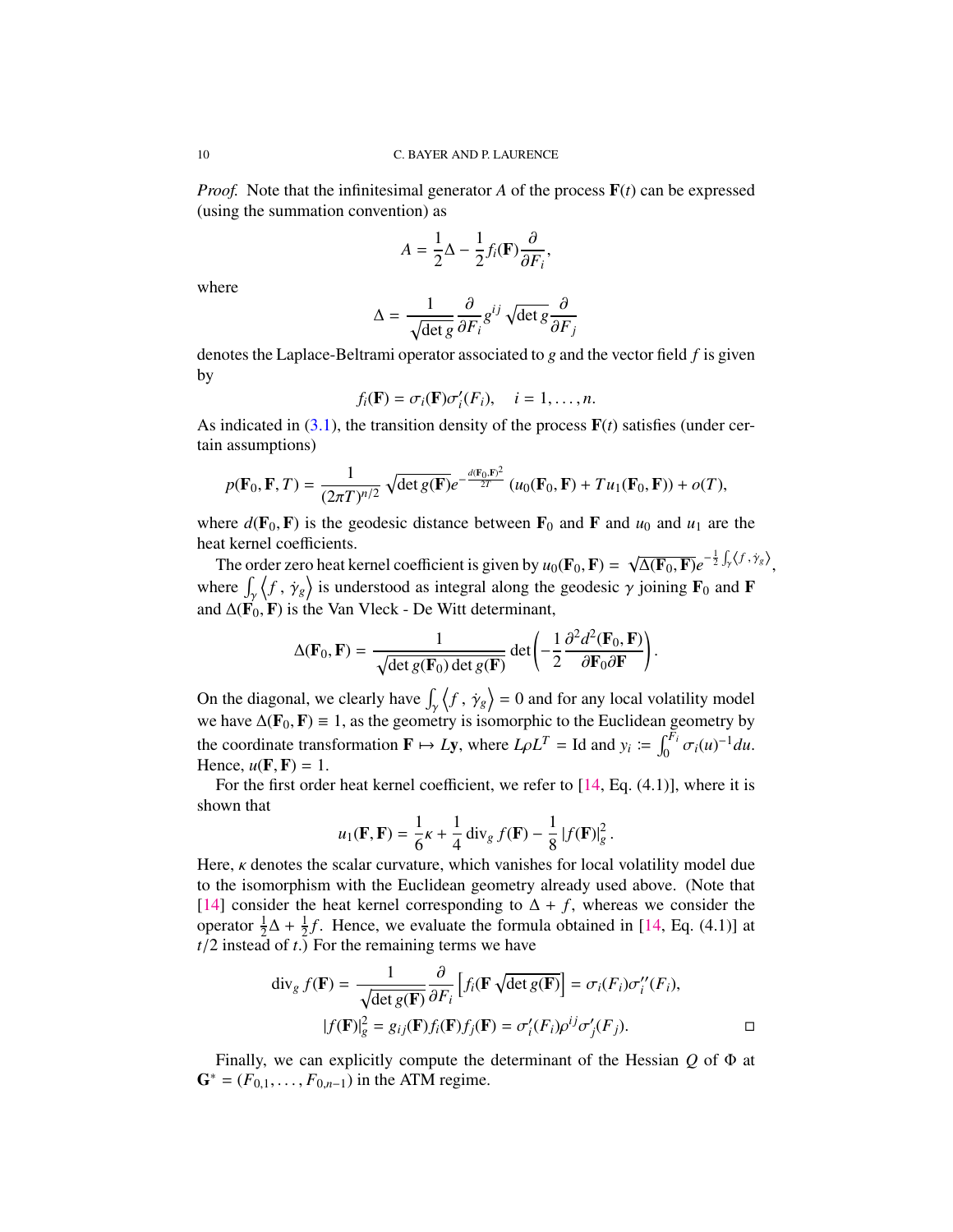<span id="page-10-0"></span>Lemma 3.5. *The Hessian Q of* Φ *satisfies*

$$
\det Q = \frac{\sum_{i,j=1}^{n} w_i \sigma_i(F_{0,i}) \rho_{ij} w_j \sigma_j(F_{0,j})}{w_n^2 \det \rho \prod_{i=1}^{n} \sigma_i(F_{0,i})^2} = \sigma_{N,\mathcal{B}}^2(\mathbf{F}_0) \det g(\mathbf{F}_0) / w_n^2.
$$

The proof of Lemma [3.5](#page-10-0) is deferred to the Appendix.

# 4. Basket local volatility

<span id="page-10-1"></span>The numerator in the right hand side of the formula in Proposition [2.2](#page-4-0) is given by

$$
\frac{1}{(2\pi t)^{n/2}} \int_{\mathcal{E}_K} (\bar{u}_0(\mathbf{F}_0, \mathbf{F}) + t\bar{u}_1(\mathbf{F}_0, \mathbf{F})) \exp\left(-\frac{d(\mathbf{F}_0, \mathbf{F})^2}{2t}\right) H_{n-1}(d\mathbf{F}) =
$$
  

$$
h_0^{\bar{u}_0} + t\left(h_1^{\bar{u}_0} + h_0^{\bar{u}_0}\right) + o(t),
$$

where, by abuse of notation, we denote the function  $\mathbf{F} \mapsto \bar{u}_i$  by  $\bar{u}_i$  again,  $i = 0, 1$ .<br>For the denominator we get For the denominator, we get

$$
\frac{1}{(2\pi t)^{n/2}} \int_{\mathcal{E}_K} (\hat{u}_0(\mathbf{F}_0, \mathbf{F}) + t\hat{u}_1(\mathbf{F}_0, \mathbf{F})) \exp\left(-\frac{d(\mathbf{F}_0, \mathbf{F})^2}{2t}\right) H_{n-1}(d\mathbf{F}) =
$$
  

$$
h_0^{\hat{u}_0} + t\left(h_1^{\hat{u}_0} + h_0^{\hat{u}_1}\right) + o(t).
$$

As

$$
\frac{a_1 + b_1t + o(t)}{a_2 + b_2t + o(t)} = \frac{a_1}{a_2} + \frac{a_2b_1 - a_1b_2}{a_2^2}t + o(t),
$$

we arrive at

$$
\sigma_{\text{loc}}(K,T)^2K^2 = \frac{h_0^{\bar{u}_0}}{h_0^{\hat{u}_0}} + \frac{h_0^{\hat{u}_0}(h_1^{\bar{u}_0} + h_0^{\hat{u}_1}) - h_0^{\bar{u}_0}(h_1^{\hat{u}_0} + h_0^{\hat{u}_1})}{(h_0^{\hat{u}_0})^2}T + o(T).
$$

As  $\bar{u}_0 = \sigma_{N,\mathcal{B}}^2 \hat{u}_0$ , we can easily simplify

$$
\frac{h_0^{\bar{u}_0}}{h_0^{\hat{u}_0}} = \sigma_{N,\mathcal{B}}^2(\mathbf{F}_0).
$$

For the first order term, we note that all the terms  $h_i^{\bar{u}_j}$  $\frac{\bar{u}_j}{i}$  and  $h_i^{\hat{u}_j}$  $i_j$ <sup>*u<sub>j</sub>*</sup> have the common factor  $\frac{|w|}{|w_n|} \frac{1}{\sqrt{2\pi T \det Q}}$ , which, hence, cancels out in the first order term – in particular, implying that the "first order term" is really first order in T. Thus, we get implying that the "first order term" is really first order in *T*. Thus, we get

<span id="page-10-2"></span>**Proposition 4.1.** *For*  $K = \overline{F}_0 = \sum_{i=1}^n w_i F_{0,i}$ , the basket local volatility has the  $a$ *symptotic expansion*  $\sigma_{loc}^2(T, K) = \sigma_{loc,0}^2(K) + \sigma_{loc,1}^2(K)T + o(T)$ *, with* 

$$
\sigma_{loc,0}^2(K) = \frac{\sigma_{N,\mathcal{B}}^2(\mathbf{F}_0)}{K^2},
$$

$$
\sigma_{loc,1}^2(K) = \frac{h_0^{\hat{u}_0}(h_1^{\bar{u}_0} + h_0^{\hat{u}_1}) - h_0^{\bar{u}_0}(h_1^{\hat{u}_0} + h_0^{\hat{u}_1})}{\left(h_0^{\hat{u}_0}\right)^2 K^2}.
$$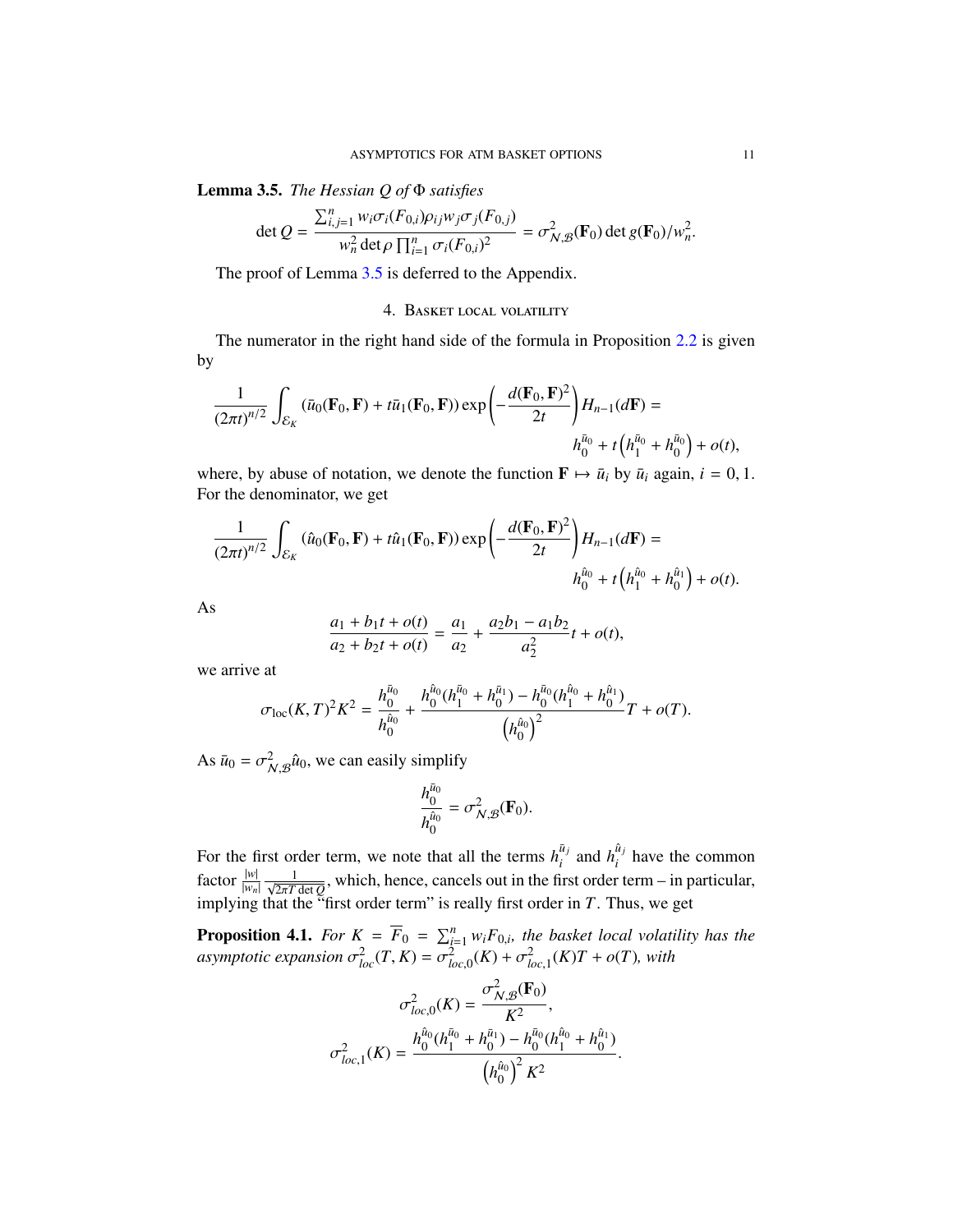We recall the definition

$$
\sigma_{\mathcal{N},\mathcal{B}}(\mathbf{F})^2 = \sum_{i,j=1}^n w_i \sigma_i(F_i) \rho_{ij} w_j \sigma_j(F_j).
$$

# 5. Implied volatility

<span id="page-11-0"></span>The strategy for obtaining an asymptotic expansion for the implied volatility is as follows: we first compute an asymptotic expansion of the basket option price in our local volatility model, then we compare coefficients with the short time expansion of the corresponding call option price in the Black-Scholes or Bachelier model, respectively. Hence, we first apply our general asymptotic expansion obtained in Proposition [3.3](#page-8-1) to the Carr-Jarrow formula from Proposition [2.1,](#page-3-1) getting (for  $K = \overline{F}_0$ )

Now we can insert these results back into Proposition [2.1,](#page-3-1) and we obtain

$$
C_{\mathcal{B}}(\mathbf{F}_0, K, T) = \frac{1}{2 |w|} \int_0^T \left( h_0^{\bar{u}_0} + t \left( h_1^{\bar{u}_0} + h_0^{\bar{u}_1} \right) + o(\sqrt{t}) \right) dt
$$
  

$$
= \frac{1}{2} \int_0^T \left( \frac{g_0^{\bar{u}_0}}{\sqrt{t}} + \sqrt{t} \left( g_1^{\bar{u}_0} + g_0^{\bar{u}_1} \right) + o(\sqrt{t}) \right) dt
$$
  

$$
= g_0^{\bar{u}_0} \sqrt{T} + \frac{1}{3} \left( g_1^{\bar{u}_0} + g_0^{\bar{u}_1} \right) T^{3/2} + o\left( T^{3/2} \right),
$$

where

$$
g_i^{\bar{u}_j} := \frac{\sqrt{t}}{|w|} h_i^{\bar{u}_j}, \quad i, j = 0, 1
$$
 (5.1)

is independent of *t*. Finally, using [\(3.8\)](#page-6-1) together with [\(3.3\)](#page-4-3), and Lemma [3.5,](#page-10-0) we get

$$
g_0^{\bar{u}_0} = \frac{\sigma_{\mathcal{N},\mathcal{B}}^2(\mathbf{F}_0) \sqrt{\det g(\mathbf{F}_0)}}{|w_n| \sqrt{2\pi \det \mathcal{Q}}} = \frac{\sigma_{\mathcal{N},\mathcal{B}}(\mathbf{F}_0)}{\sqrt{2\pi}}
$$

<span id="page-11-1"></span>Proposition 5.1. *The expansion of the call prices (at-the-money) in drift-less local volatility models is asymptotically equivalent, to first order, to*

$$
C_{\mathcal{B}}(\mathbf{F}_0, K, T) = \frac{\sigma_{\mathcal{N}, \mathcal{B}}(\mathbf{F}_0)}{\sqrt{2\pi}} + \frac{1}{3} \left( g_1^{\bar{u}_0} + g_0^{\bar{u}_1} \right) T^{3/2} + o(T^{3/2})
$$

 $as T \rightarrow 0$ .

In the final step, we compute an expansion of the implied volatility with respect to either Black-Scholes or Bachelier model. Let us consider the prices of call options with stock price  $\overline{F}_0 = \sum_{i=1}^n w_i F_{0,i} = K$  in the Black-Scholes and Bachelier<br>models, assuming that the respective volume are of the form  $\sigma_{\text{max}} = \sigma_{\text{max}} + T \sigma_{\text{max}}$ . models, assuming that the respective volas are of the form  $\sigma_{BS} = \sigma_{BS,0} + T\sigma_{BS,1}$ <br>and  $\sigma_{B}$ ,  $I = \sigma_{B}$ ,  $I \circ T\sigma_{B}$ ,  $I \circ W$ e obtain the well known formulas and  $\sigma_{Bach} = \sigma_{Bach,0} + T \sigma_{Bach,1}$ . We obtain the well known formulas

$$
C_{BS}(F_0, K, T) = C_{BS}(K, K, T) = \frac{K}{\sqrt{2\pi}} \sigma_{BS,0} \sqrt{T} + \frac{K}{\sqrt{2\pi}} \left[ \sigma_{BS,1} - \frac{1}{24} \sigma_{BS,0}^3 \right] + o(T^{3/2}),
$$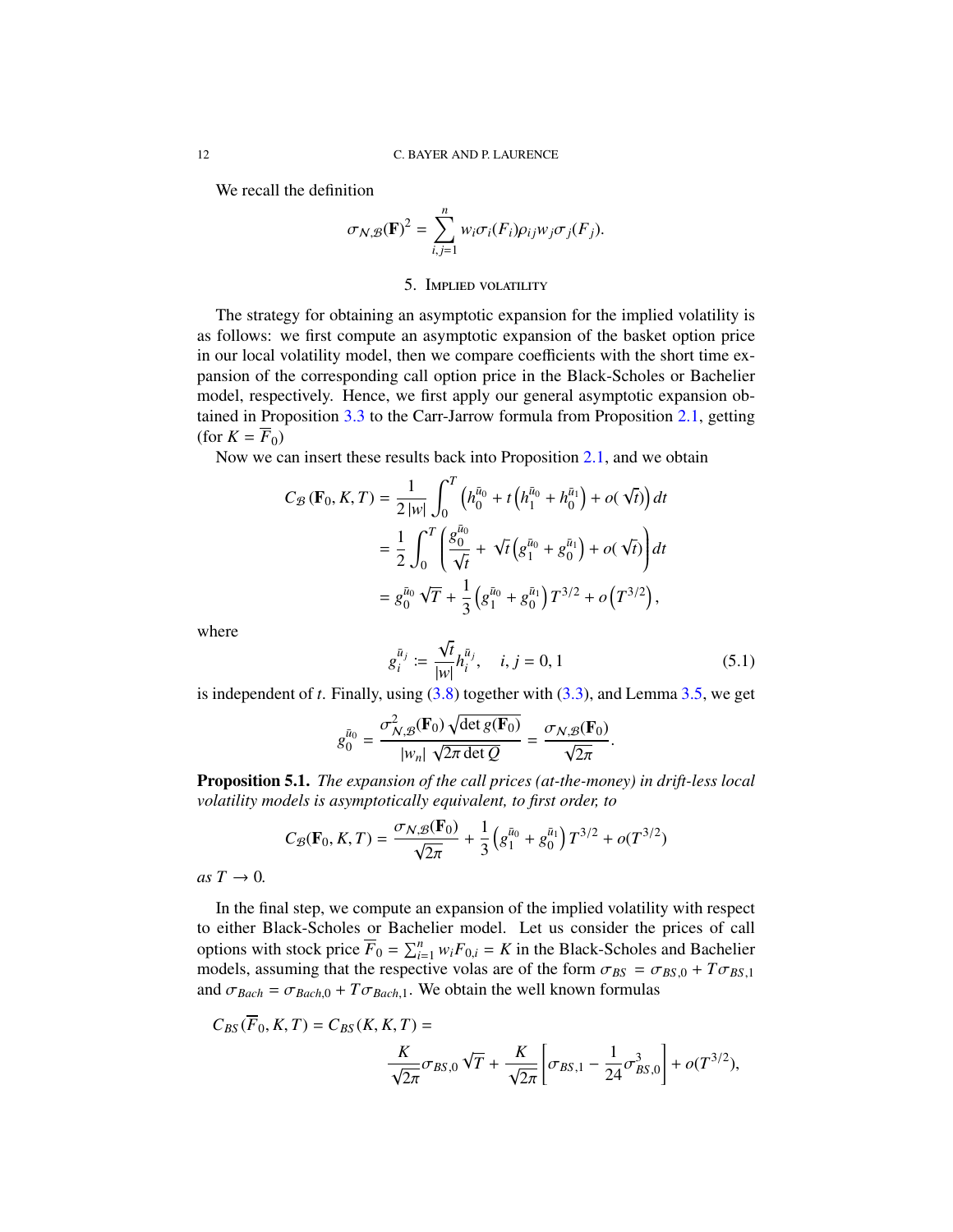$$
C_{Bach}(F_0, K, T) = C_{Bach}(K, K, T) =
$$
  

$$
\frac{K}{\sqrt{2\pi}} \sigma_{Bach,0} \sqrt{T} + \frac{K}{\sqrt{2\pi}} \sigma_{Bach,1} T^{3/2} + o(T^{3/2}).
$$

5.1. Zeroth order implied vola. Despite being well-known, we recall the zeroth order implied volatility coefficients and some of their properties. By comparison of coefficients, we find that

<span id="page-12-1"></span>
$$
\sigma_{BS,0} = \sigma_{Bach,0} = \frac{1}{|w_n|K} \bar{u}_0(\mathbf{F}_0, \mathbf{F}_0) (\det Q)^{-\frac{1}{2}} = \frac{\sigma_{N,B}(\mathbf{F}_0)}{\overline{F}_0},
$$
(5.2)

where we also used  $\overline{F}_0 = K$ . Note, in particular, that the basket implied volatility [\(5.2\)](#page-12-1) can be interpreted as a weighted mean of the individual components' (ATM) implied volatilities in the sense that  $(\sigma_{BS,0})^2 = \sum_{i,j=1}^n \rho_{ij} w_i \frac{F_{0,i}}{K} \sigma$  $\frac{i}{BS,0}W_j\frac{F_{0,j}}{K}\sigma$ *j BS*,<sup>0</sup> .

**Remark 5.2.** The right hand side in equation  $(5.2)$  is nothing but the local volatility of the basket  $\sum_{i=1}^{n} w_i F_i$  at  $\mathbf{F}_0$  in the Black-Scholes (i.e., log-normal) sense. Hence, we have obtained that the zero order term in the small time expansion of the implied volatility of the basket is equal to its local volatility when we consider an ATM option. That result is not surprising in light of [\[9\]](#page-20-10), where similar results were obtained (in one-dimensional models). In this sense, one could even take [\(5.2\)](#page-12-1) as an ex-post justification of Lemma [3.5.](#page-10-0)

5.2. First order implied vola. The first order implied volatilities in the Black Scholes and the Bachelier model do not coincide any more. Indeed, we immediately have the first order correction term in the Bachelier model

<span id="page-12-2"></span>
$$
\sigma_{Bach,1} = \frac{\sqrt{2\pi}}{3K} \left( g_1^{\bar{u}_0} + g_0^{\bar{u}_1} \right). \tag{5.3}
$$

On the other hand, for the Black-Scholes model we have

<span id="page-12-3"></span>
$$
\sigma_{BS,1} = \frac{\sqrt{2\pi}}{3K} \left( g_1^{\bar{u}_0} + g_0^{\bar{u}_1} \right) + \frac{\sigma_{BS,0}^3}{24} = \sigma_{Bach,1} + \frac{\sigma_{BS,0}^3}{24},\tag{5.4}
$$

implying that implied vola quoted in the Black-Scholes framework is strictly larger than the implied vola in the Bachelier framework up to first order – the prices are, of course, equal up to first order.

### 6. Numerical results

<span id="page-12-0"></span>6.1. The CEV model. As in [\[4\]](#page-19-0), we consider the CEV model for the numerical examples. The CEV model is a special case of the general local volatility model considered so far, where the local volatilities are given by

$$
\sigma_i(F_i) = \xi_i F_i^{\beta_i}, \quad i = 1, \dots, n,
$$

for some parameters  $\xi_i \geq 0$  and  $\beta_i > 0$ . In fact, the most realistic scenario here is  $0 < \beta_i \leq 1$ . Note that we allow  $\beta_i < 1/2$ .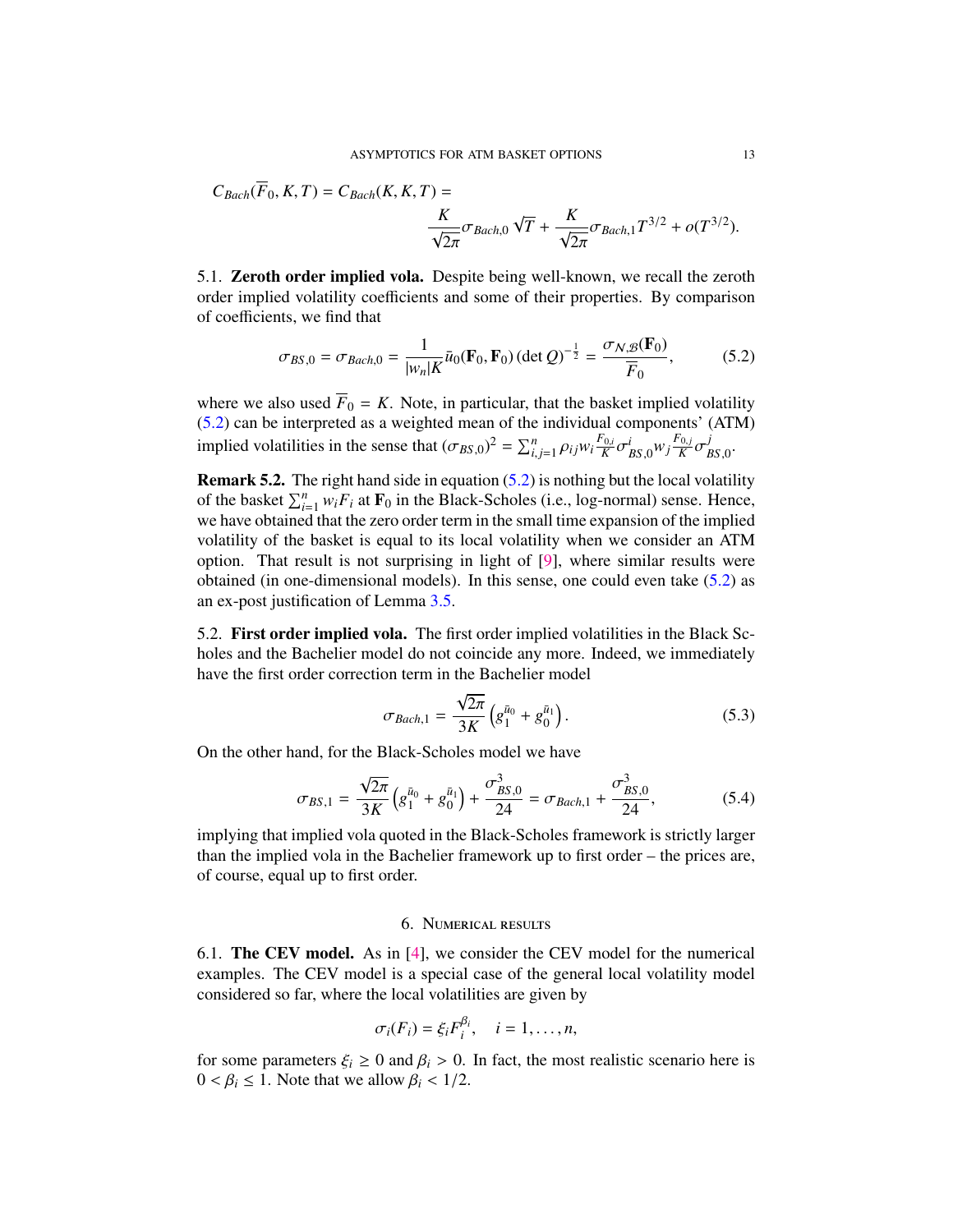6.2. Implementation of the approximate formulas and simulation. Implementation of the zero order terms of the implied volatilities in either Black-Scholes or Bachelier setting is, of course, easy using [\(5.2\)](#page-12-1). On the other hand, the formulas for  $\sigma_{BS,1}$  and  $\sigma_{Bach,1}$  are much less straightforward to implement. While the formulas in the ATM case are fully explicit (unlike in [\[4\]](#page-19-0)) an efficient implementation is much less trivial. The formula for  $h_1$  in Lemma [3.2,](#page-8-2) for instance, depends on the derivatives up to order four of the squared Riemannian distance at  $\mathbf{F}_0$  and on the Jacobi matrix of  $\mathbf{F} \mapsto u_0(\mathbf{F}_0, \mathbf{F})$ . Already the evaluation of the  $(n-1) \times (n-1) \times (n-1) \times (n-1)$  tensor  $D^4\Phi$  can be very time-consuming, if a naive implementation is used, which does not take into account that most derivatives actually vanish. But even when more efficient implementations are used, the sheer size of the tensor may impose limitations on the dimension of the problem. So far, we have implemented [\(3.11\)](#page-7-1) in Mathematica using symbolic differentiation of the squared Riemannian distance and the zeroth order heat kernel coefficient *u*0, which works for small dimensions, up to  $n = 5$ , say.

As in the paper [\[4\]](#page-19-0), we compare the approximate prices against prices obtained from sophisticated Monte Carlo simulation. Here, the CEV-SDE is discretized using the Ninomiya-Victoir scheme [\[16\]](#page-20-11), which is a second order weak approximation scheme based on a splitting of the generator. Strictly speaking, the CEV process violates the strong regularity assumption of that scheme, especially at the boundary of the domain, but, as often in equity modelling, we do empirically observe second order convergence for CEV-baskets, yet another beneficial effect of "not feeling the boundary". For variance reduction, we combine the discretization with the mean value Monte Carlo method, see [\[17\]](#page-20-12). This is a variant of the control variate technique, where a linear combination of one-dimensional geometrical Brownian motions is used as control variate. More precisely, we freeze each component but one of the basket, and replace the dynamics of the remaining basket by a corresponding Black-Scholes dynamics. In the resulting model, the true option price can be explicitly calculated. Finally, we choose a linear combination of those partially frozen model so as to minimize the variance of the Monte Carlo estimator.

The expectation of the random variable obtained by combining the Ninomiya-Victoir discretization of the CEV process and the mean value Monte Carlo method is the approximated using Sobol numbers. In some sense, this contradicts the above motivation for the variance reduction, but we do find empirically that the integration error for a Quasi Monte Carlo estimator is also reduced by the variance reduction, i.e., the variance reduction also seems to reduce the number of most relevant dimensions of the integration problem. Finally, we sacrifice some of the accuracy available by the combination of the three techniques mentioned so far by introducing a random shift of the Sobol numbers, i.e., we use the Randomized Quasi Monte Carlo technique, see L'Ecuyer [\[13\]](#page-20-13). In this way, we can obtain reliable computable error bounds for the integration error.

#### 6.3. Numerical examples.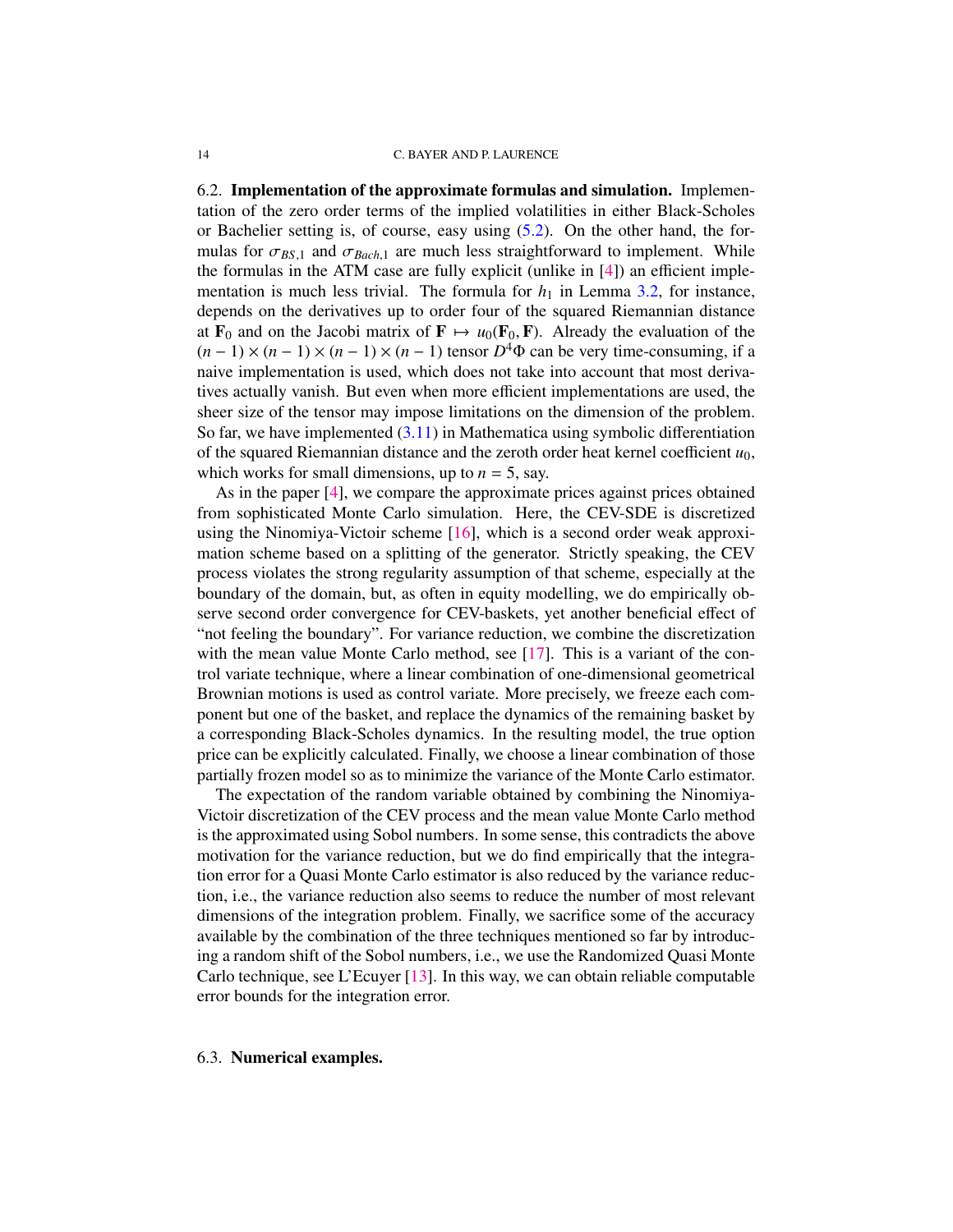<span id="page-14-0"></span>Example 6.1. In the first example, we consider a three-dimensional spread option, which is determined by the following parameters:

$$
\mathbf{F}_0 = \begin{pmatrix} 8 \\ 17 \\ 12 \end{pmatrix}, \quad \boldsymbol{\sigma} = \begin{pmatrix} 0.4 \\ 0.8 \\ 0.7 \end{pmatrix}, \quad \boldsymbol{\beta} = \begin{pmatrix} 0.7 \\ 0.5 \\ 0.3 \end{pmatrix}, \quad \mathbf{w} = \begin{pmatrix} -1 \\ 1 \\ 1 \end{pmatrix},
$$

with a correlation matrix

$$
\rho = \begin{pmatrix} 1 & 0.9167390 & 0.7425194 \\ 0.9167390 & 1 & 0.8099573 \\ 0.7425194 & 0.8099573 & 1 \end{pmatrix}.
$$

We compute the ATM price, i.e., the option price at  $K = 21$ , for maturities

| Time | Price   |         | 0th order price 1st order price Error bound |            |
|------|---------|---------|---------------------------------------------|------------|
| 0.5  | 0.88073 | 0.88092 | 0.88072                                     | $2.43e-05$ |
|      | 1.24525 | 1.24581 | 1.24524                                     | $4.63e-05$ |
| 2    | 1.76023 | 1.76184 | 1.76024                                     | 8.90e-05   |
| 5    | 2.77895 | 2.78571 | 2.77941                                     | 3.21e-04   |
| 10   | 3.91968 | 3.93959 | 3.92176                                     | 5.92e-04   |

<span id="page-14-1"></span>TABLE 1. Prices and implied volas in Example [6.1.](#page-14-0) Error bounds given correspond to the (quasi) Monte Carlo error in the numerical scheme. The discretization error is of higher order.

| Time | 0th order rel. error | 1st order rel. error | Error bound |
|------|----------------------|----------------------|-------------|
| 0.5  | $2.19e-04$           | $6.85e-06$           | $2.43e-05$  |
| 1    | $4.49e-04$           | $3.80e-06$           | $4.63e-0.5$ |
| 2    | $9.15e-04$           | $9.02e-06$           | $8.90e-0.5$ |
| 5    | $2.43e-03$           | 1.65e-04             | $3.21e-04$  |
| 10   | 5.08e-03             | 5.33e-04             | 5.92e-04    |

<span id="page-14-2"></span>TABLE 2. Relative errors in Example [6.1.](#page-14-0) Error bounds given correspond to the (quasi) Monte Carlo error in the numerical scheme. The discretization error is of higher order.

 $T \in \{0.5, 1, 2, 5, 10\}$  years, which we compare with the zeroth and first order prices in the corresponding Bachelier model. We also report  $\sigma_{\text{Bach,0}} = 0.1487036$  and  $\sigma_{Bach,1} = -6.72781 \times 10^{-5}$  $\sigma_{Bach,1} = -6.72781 \times 10^{-5}$  $\sigma_{Bach,1} = -6.72781 \times 10^{-5}$ . Note that the "error bounds" reported in Tables 1<br>and 2 are upper estimates for the integration error (i.e., quasi Monte Carlo error) for and [2](#page-14-2) are upper estimates for the integration error (i.e., quasi Monte Carlo error) for the reference values. Hence, numbers obtained from the first order approximation formula are within the error bounds around the reference values.

In Figure [6.1,](#page-14-2) we plot (linear interpolations of) the relative errors of the zeroth and first order approximate pricing formulas close to the money (as obtained in [\[4\]](#page-19-0)) and compare them to the ATM-formulas represented by circles. We see that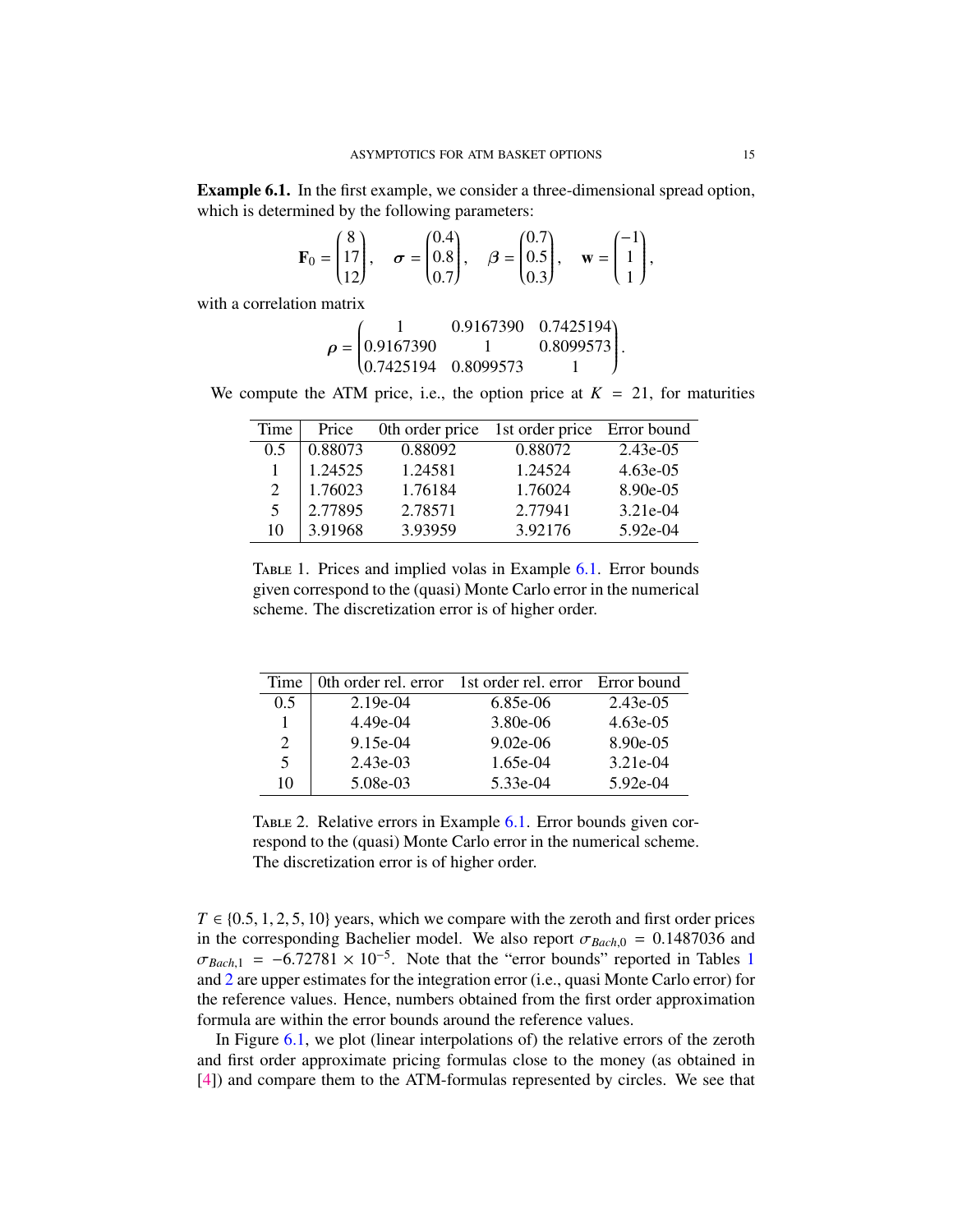

FIGURE 1. Relative errors in Example [6.1.](#page-14-0) Solid lines correspond to prices obtained from (non-ATM) zeroth order approximate formulas, dashed lines to (non-ATM) first order approximate formulas. The corresponding ATM-approximate prices are represented by circles and other symbols. Note that the option is ATM for  $K = 21$ .

the accuracy is extremely good in both cases, and that our approximation formulas for ATM CEV-basket options nicely interpolate the formulas available away from the money. Indeed, deviations from the non-ATM values only appears at very small orders of magnitude in the logarithmic scale of Figure [6.1](#page-14-2) (where the Monte Carlo error contained in the reference values probably dominates). For the sake of completeness, Figure [2](#page-16-0) reports the absolute errors of the respective asymptotic formulas over a wide range of strike prices, indicating that the asymptotic formulas exhibit their worst quality ATM.

### Appendix A. Proof of Lemma [3.5](#page-10-0)

We present a proof of Lemma [3.5.](#page-10-0) Recall that we want to compute the determinant of the Hessian *Q* of the map

$$
\Phi(\mathbf{G}) \coloneqq \frac{1}{2} d\left(\mathbf{F}_0, (\mathbf{G}, F_N(\mathbf{G}, K))\right)^2
$$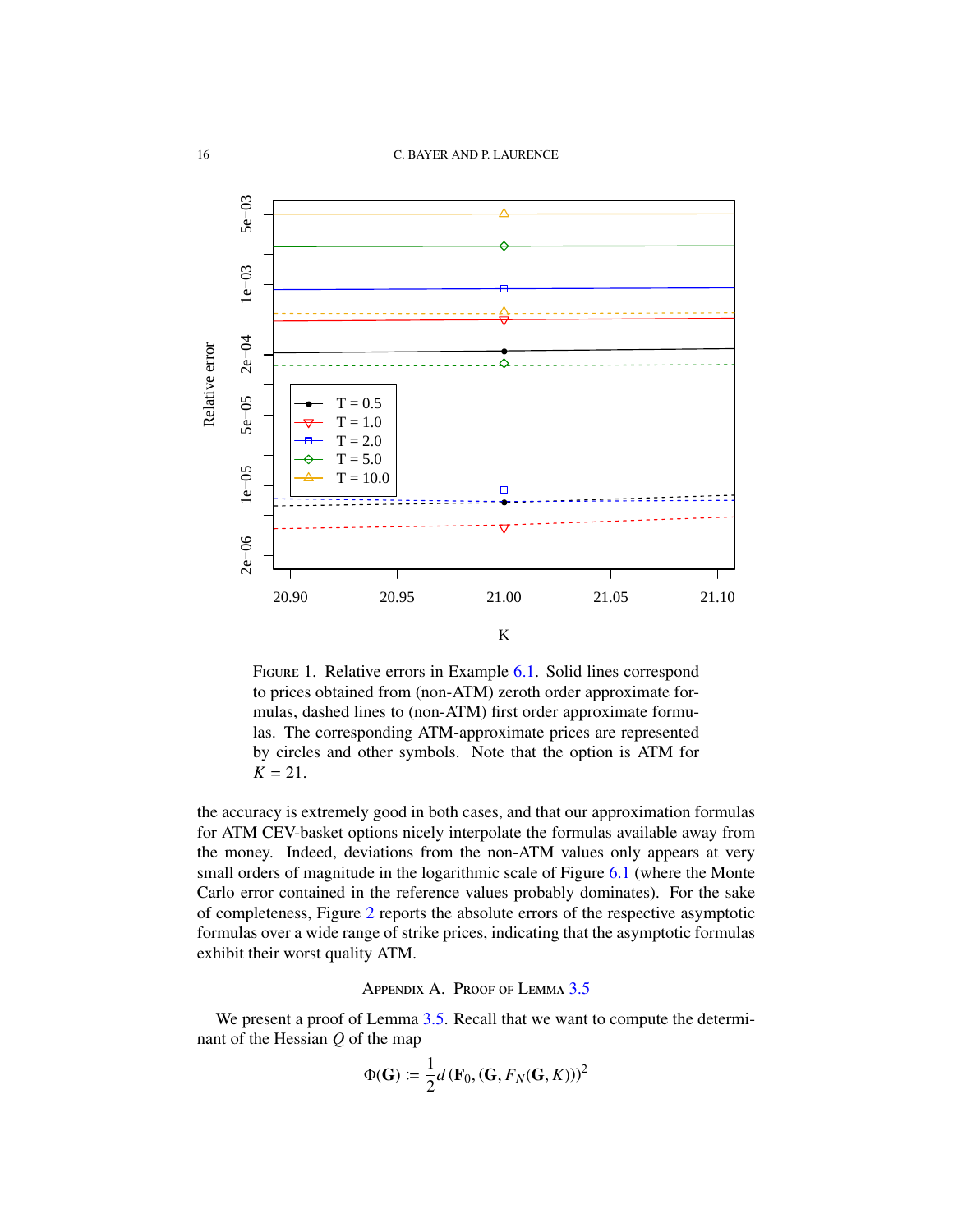

<span id="page-16-0"></span>Figure 2. Absolute errors in Example [6.1.](#page-14-0) Solid lines correspond to prices obtained from (non-ATM) zeroth order approximate formulas, dashed lines to (non-ATM) first order approximate formulas. The corresponding ATM-approximate prices are represented by circles and other symbols. Note that the option is ATM for  $K = 21$ .

evaluated at  $\mathbf{G} = (F_{0,1}, \dots, F_{0,n-1})$ . Let  $\mathfrak{S}_i(x)$  denote the anti-derivative of  $1/\sigma_i$  satisfying (for simplicity)  $\mathfrak{S}_i(F_{\infty}) = 0$ . Now consider the change of variables satisfying (for simplicity)  $\mathfrak{S}_i(F_{0,i}) = 0$ . Now consider the change of variables  $\mathbf{F} \to \mathbf{y}$  with  $y_i := \mathfrak{S}_i(F_i)$ ,  $i = 1, \dots, n$ . As verified in [\[4\]](#page-19-0), this transformation turns the Riemannian geometry introduced above into an (almost) Euclidean geometry, with

$$
d(\mathbf{F}_0, \mathbf{F})^2 = \mathbf{y}^T \rho^{-1} \mathbf{y}.
$$

Of course, the constraint on  $\bf{F}$  translates into a constraint on  $\bf{y}$ , which can be removed by eliminating one variable. Indeed, setting  $\mathbf{x} := (y_1, \ldots, y_{n-1})$ , we get

$$
y_n(\mathbf{x}) = \mathfrak{S}_n(F_n) = \mathfrak{S}_n\left(\frac{1}{w_n}\left(K - \sum_{j=1}^{n-1} w_j \mathfrak{S}_j^{-1}(y_j)\right)\right).
$$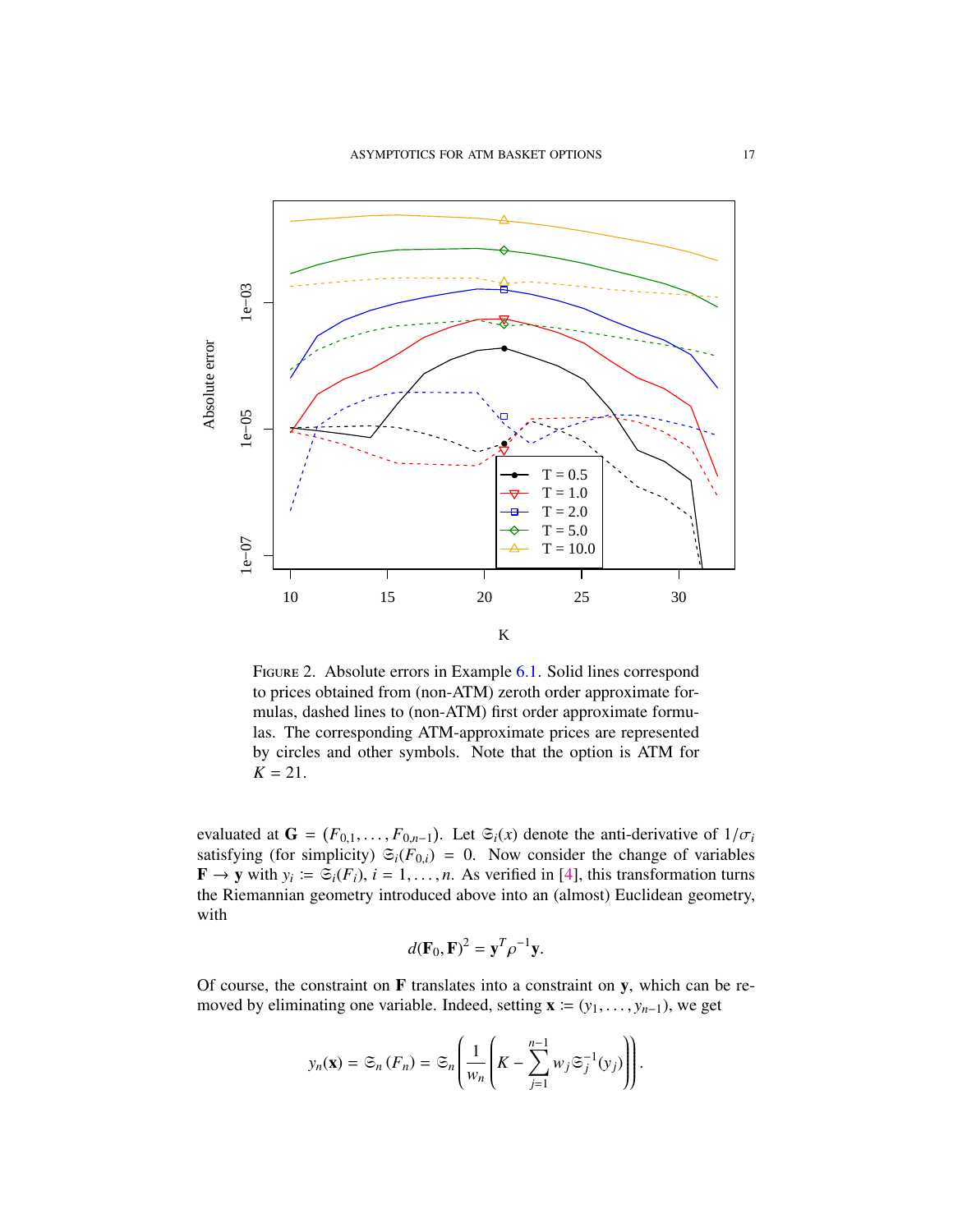This way, we understand  $\Phi(G)$  as a function  $\varphi(x)$  in the new (reduced) coordinates, and obtain for the Hessian

$$
H_{\mathbf{G}}\Phi(\mathbf{G}) = J(\mathbf{G})^T H_{\mathbf{x}} \varphi(\mathbf{x}) J(\mathbf{G}),
$$

where  $H_G$  and  $H_X$  denote the Hessians in the G- and x-coordinates, respectively, and *J*(G) denotes the Jacobian matrix of the change of coordinates  $G \rightarrow x$ . As  $\mathfrak{S}'_i = 1/\sigma_i$ , we have  $J(\mathbf{G}) = \text{diag}(1/\sigma_1(F_1), \dots, 1/\sigma_{n-1}(F_{n-1}))$ . Regarding the matrix *H*  $\alpha$  an elementary calculation using the fact that **F** – **F**<sub>0</sub> corresponds to matrix  $H_{\mathbf{x}}\varphi$ , an elementary calculation using the fact that  $\mathbf{F} = \mathbf{F}_0$  corresponds to  $y = 0$ , we obtain

$$
H_{\mathbf{x}}\varphi(0) = \left(\rho^{ij} - \rho^{in} \frac{w_j \sigma_j(F_{0,j})}{w_n \sigma_n(F_{0,n})} - \rho^{jn} \frac{w_i \sigma_i(F_{0,i})}{w_n \sigma_n(F_{0,n})} + \rho^{nn} \frac{w_i \sigma_i(F_{0,i}) w_j \sigma_j(F_{0,j})}{w_n^2 \sigma_n(F_{0,n})^2}\right)_{i,j=1}^{n-1}.
$$

From the structure of the above expression and the expression in Lemma [3.5,](#page-10-0) we see that we may assume that  $w_i = 1$ ,  $i = 1, \ldots, n$ , and  $\sigma_n(F_{0,n}) = 1$ . In this case, we are left to prove that the determinant of the matrix

$$
A := \left(\rho^{ij} - \rho^{in} s_j - \rho^{jn} s_i + \rho^{nn} s_i s_j\right)_{i,j=1}^{n-1}
$$

is equal to the expression  $a := s^T \rho s / \det \rho$ , where we used the short-hand notation<br> $s = \sigma f(s_0)$ ,  $i = 1$ , and  $s = 1$ , and  $s = (s_0, s_0)$  $s_i = \sigma_i(F_{0,i}), i = 1, \ldots, n-1$ , and  $s_n = 1$ , and  $\mathbf{s} = (s_1, \ldots, s_n)$ .

As both det *<sup>A</sup>* and *<sup>a</sup>* are polynomials in *<sup>s</sup>*1, . . . , *<sup>s</sup>n*−1, we prove this equality by establishing that they have the same coefficients. Here, Cramer's rule is the essential tool:

$$
B^{-1} = \frac{1}{\det B} \operatorname{Adj}(B),
$$

where the *adjugate* matrix Adj *B* is the transpose of the matrix of co-factors, i.e.,

$$
(\text{Adj }B)_{ij} = (-1)^{i+j} \det B_{\hat{j}\hat{i}},
$$

with  $B_{ji}$  being obtained from *B* by removing the *j*'th row and the *i*'th column. By symmetry, we hence have

$$
\frac{\rho_{ij}}{\det \rho} = (-1)^{i+j} \det \rho_{\hat{i}\hat{j}}^{-1}, \quad \forall (i, j) \in \{1, \dots, n-1\}^2,
$$
\n(A.1)

where  $\rho_{\hat{i}\hat{j}}^{-1}$  $\hat{i}_j^2$  is understood in the sense of  $(\rho^{-1})_{\hat{i}\hat{j}}$ .

Let us also establish a few notations. Let  $S_{n-1}$  be the set of all permutations of  $\{1, \ldots, n-1\}$  and let, similarly, be  $S(A; B)$  denote the set of all bijective maps from  $A \subset \mathbb{N}$  to  $B \subset \mathbb{N}$ , with A, B having the same (finite) size. Moreover, the definition of the signature sign is extended to  $S(A;B)$  in the obvious way (as being ±1 depending on the number of inversions being even or odd). Moreover, for a monomial *x* in the variables  $s_1, \ldots, s_{n-1}$  we denote by  $\pi_x p$  the coefficient of any polynomial *p* w. r. t. the monomial *x*. In order to establish Lemma [3.5,](#page-10-0) we need to prove that

$$
\forall x \in \bigcup_{k=0}^{2(n-1)} \{s_1,\ldots,s_{n-1}\}^k: \ \pi_x \det A = \pi_x a.
$$

We distinguish different cases according to the degree.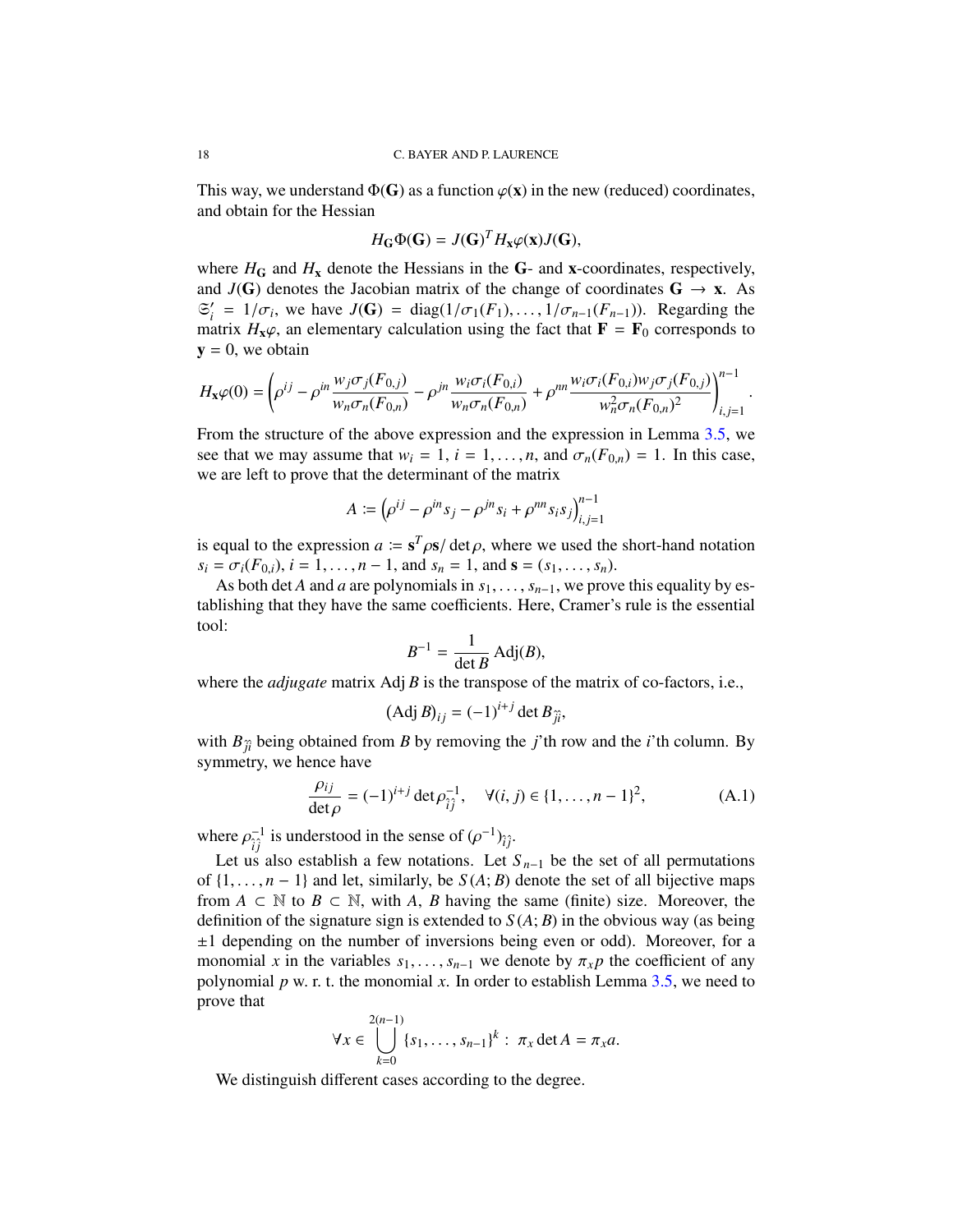**Case 0.** For deg  $x = 0$ , i.e.,  $x = 1$ , we have

 $\mathbf{r}$ 

$$
\pi_1 \det A = \sum_{\sigma \in S_{n-1}} sign(\sigma) \prod_{i=1}^{n-1} \rho^{i\sigma(i)} = \det \rho_{\hat{n}\hat{n}}^{-1} = Adj(\rho^{-1})_{nn} = \frac{\rho_{nn}}{\det \rho} = \pi_1 a.
$$

**Case 1.** For some fixed  $s_k$  we have

$$
\pi_{s_k} \det A = \sum_{\sigma \in S_{n-1}} \text{sign}(\sigma)(-1) \left[ \rho^{\sigma^{-1}(k)n} \prod_{i \in \{1, \dots, n-1\} \setminus \{\sigma^{-1}(k)\}} \rho^{i\sigma(i)} + \rho^{\sigma(k)n} \prod_{i \in \{1, \dots, n-1\} \setminus \{k\}} \rho^{i\sigma(i)} \right]
$$
  
= -2 \sum\_{\sigma \in S\_{n-1}} \text{sign}(\sigma) \rho^{\sigma(k)n} \prod\_{i \in \{1, \dots, n-1\} \setminus \{k\}} \rho^{i\sigma(i)}

by symmetry of  $\rho^{-1}$ . There is a one-to-one correspondence between  $S_{n-1}$  and  $S(1, n) \setminus \{k\} \setminus \{1, n-1\}$  given by  $\sigma \mapsto \tilde{\sigma}$  defined by  $S({1, \ldots, n} \setminus {k} ; {1, \ldots, n-1})$  given by  $\sigma \mapsto \tilde{\sigma}$  defined by

$$
\tilde{\sigma}(i) = \begin{cases} \sigma(i), & i \in \{1, \dots, n-1\} \setminus \{k\}, \\ \sigma(k), & i = n. \end{cases}
$$

Moreover, one can see that  $sign(\tilde{\sigma}) = (-1)^{k+n-1} sign(\sigma)$ . Hence, we obtain

$$
\pi_{s_k} \det A = -2 \sum_{\sigma \in S_{n-1}} \text{sign}(\sigma) \rho^{n\tilde{\sigma}(n)} \prod_{i \in \{1, \dots, n-1\} \setminus \{k\}} \rho^{i\sigma(i)}
$$
\n
$$
= 2(-1)^{k+n} \sum_{\tilde{\sigma} \in S(\{1, \dots, n\} \setminus \{k\}; \{1, \dots, n-1\})} \text{sign}(\tilde{\sigma}) \rho^{n\tilde{\sigma}(n)} \prod_{i \in \{1, \dots, n-1\} \setminus \{k\}} \rho^{i\sigma(i)}
$$
\n
$$
= 2(-1)^{k+n} \det \rho_{\hat{k}\hat{n}}^{-1}
$$
\n
$$
= 2 \text{Adj}(\rho^{-1})_{kn} = \frac{2\rho_{kn}}{\det \rho} = \pi_{s_k} a.
$$

**Case 2.** We consider  $x = s_k s_l$ . For simplicity, we assume  $k = l$  ( $k \neq l$  works analogously). We have

$$
\pi_{s_k^2} \det A = \sum_{\sigma \in S_{n-1}} \text{sign}(\sigma) \Big[ \mathbf{1}_{k=\sigma(k)} \rho^{nn} \prod_{i \in \{1,\dots,n-1\} \setminus \{k\}} \rho^{i\sigma(i)} + \\ + \mathbf{1}_{k \neq \sigma(k)} \rho^{\sigma(k)n} \rho^{\sigma^{-1}(k)n} \prod_{i \in \{1,\dots,n-1\} \setminus \{k,\sigma^{-1}(k)\}} \rho^{i\sigma(i)} \Big].
$$

We construct a bijective map from  $S_{n-1}$  to  $S({1, \ldots,n} \setminus \{k\}; {1, \ldots,n} \setminus \{k\})$  by mapping  $\sigma \in S_{n-1}$  to  $\tilde{\sigma}$  defined by

$$
\tilde{\sigma}(i) = \begin{cases} \sigma(i), & i \in \{1, \dots, n-1\} \setminus \{k\}, \\ n, & i = n, \end{cases}
$$

for the case  $k = \sigma(k)$  and

$$
\tilde{\sigma}(i) = \begin{cases}\n\sigma(i), & i \in \{1, \dots, n-1\} \setminus \{k, \sigma^{-1}(k)\}, \\
n, & i = \sigma^{-1}(k), \\
\sigma(k), & i = n,\n\end{cases}
$$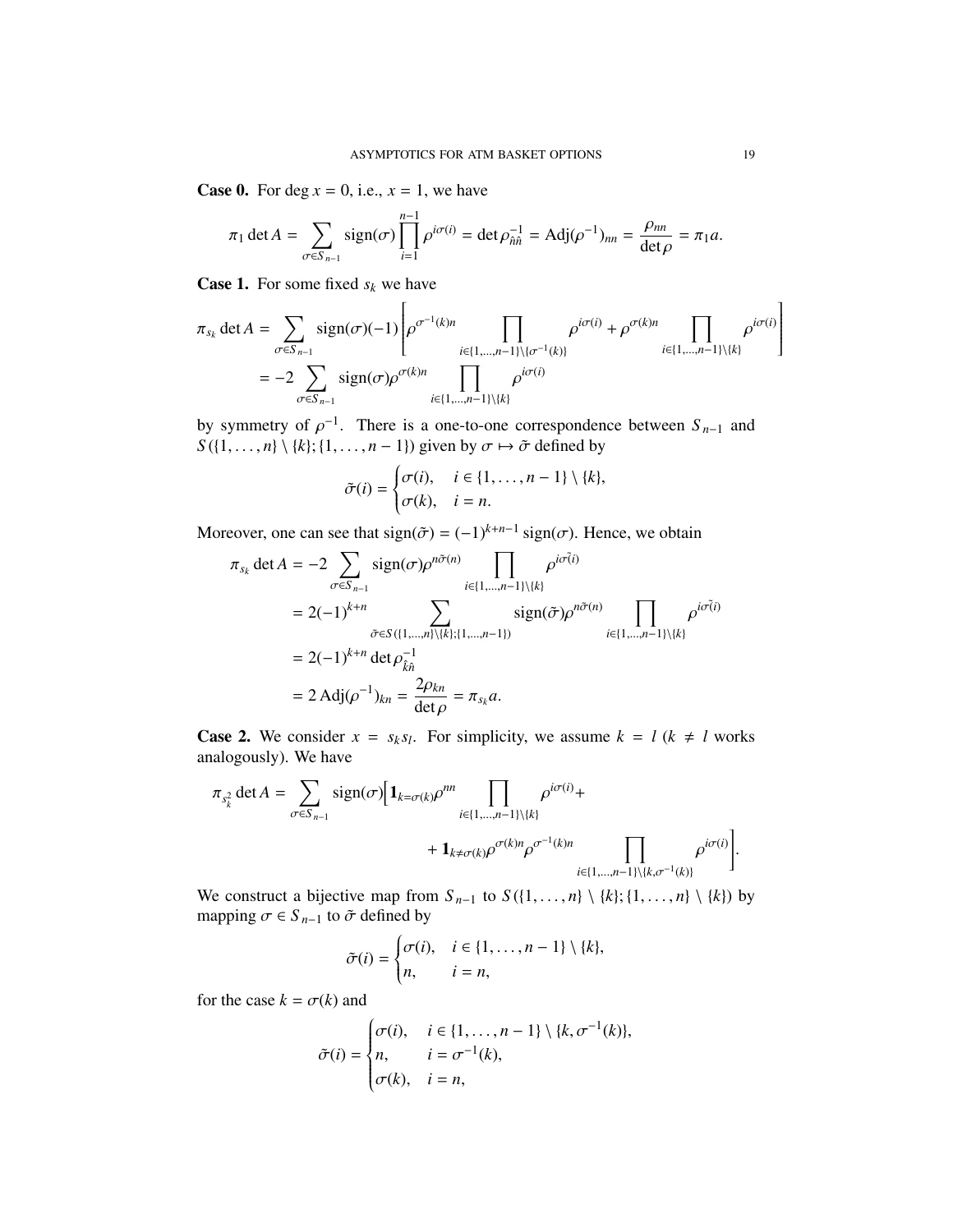else. Note that it is easy to see that  $sign(\sigma) = sign(\tilde{\sigma})$ . Hence, we have

$$
\pi_{s_k^2} \det A = \sum_{\sigma \in S_{n-1}} \text{sign}(\sigma) \prod_{i \in \{1, \dots, n\} \setminus \{k\}} \rho^{i\tilde{\sigma}(i)}
$$
\n
$$
= \sum_{\tilde{\sigma} \in S(\{1, \dots, n\} \setminus \{k\}; \{1, \dots, n\} \setminus \{k\})} \text{sign}(\tilde{\sigma}) \prod_{i \in \{1, \dots, n\} \setminus \{k\}} \rho^{i\tilde{\sigma}(i)}
$$
\n
$$
= \det \rho_{\hat{k}\hat{k}}^{-1} = \pi_{s_k^2} a.
$$

**Higher order terms.** Regarding the higher order terms, we note that  $\pi_x a = 0$  for any monomial of degree larger than two. Therefore, the same should be true for det *A*, where it does not to seem to follow from an obvious argument. Note that we only need to consider polynomials where each individual variable  $s_k$  appears at most two times, as any other monomial cannot appear in det *A* by the definition of *A* and of the determinant. But any coefficient of det *A* with respect to such monomials can be understood as the determinant of a matrix  $\rho^{-1}$ , which is obtained from  $\rho^{-1}$  by omitting one row and one column *and* by replacing some rows/columns by copies of other rows/columns. Of course, any such matrix  $\tilde{\rho}$  has vanishing deter-<br>minant implying that  $\pi$  det  $A = 0$ . For concreteness we indicate this mechanism  $\rho^{-1}$  by omitting one row and one column *and* by replacing some rows/columns by minant, implying that  $\pi_x$  det  $A = 0$ . For concreteness, we indicate this mechanism by appealing to two special cases. First, take  $x = s_k^2 s_l$ ,  $l \neq k$ . Similarly to the case of  $x = s_k$ , one can show that

$$
\pi_{s_k^2 s_l} \det A = -2 \sum_{\sigma \in S_{n-1}} \text{sign}(\sigma) \left[ \mathbf{1}_{k = \sigma(k)} \rho^{nn} \rho^{\sigma^{-1}(l)n} \prod_{i \in \{1, \dots, n-1\} \setminus \{k,l\}} \rho^{i\sigma(i)} + \\ + \mathbf{1}_{k \neq \sigma(k)} \rho^{\sigma(k)n} \rho^{\sigma^{-1}(k)n} \rho^{\sigma^{-1}(l)n} \prod_{i \in \{1, \dots, n-1\} \setminus \{k, \sigma^{-1}(k)\sigma^{-1}(l)\}} \rho^{i\sigma(i)}, \right]
$$

which is (the multiple of) the determinant of  $\rho^{-1}$ , which is obtained from  $\rho_{\hat{k}\hat{k}}^{-1}$  $\frac{-1}{\hat{k}\hat{k}}$  by replacing the *l*'th row by the last row. As the last row appears twice in  $\rho^{-1}$ , the determinant and hence  $\pi_{\rho}$ , det *A* vanishes determinant, and hence  $\pi_{s_k^2 s_l}$  det *A*, vanishes.<br>The mechanism is even more transported.

The mechanism is even more transparent for the most extreme monomial  $x =$  $s_1^2 \cdots s_{n-1}^2$ . In this case,

$$
\pi_{s_1^2 \cdots s_{n-1}^2} \det A = \sum_{\sigma \in S_{n-1}} sign(\sigma) (\rho^{nn})^{n-1} = 0,
$$

as the determinant of the  $(n-1) \times (n-1)$  matrix with all entries being equal to  $\rho^{nn}$ .

# **REFERENCES**

- <span id="page-19-1"></span>[1] Marco Avellaneda, Dash Boyer-Olson, Jérôme Busca, and Peter Friz. Application of large deviation methods to the pricing of index options in finance. *C. R. Math. Acad. Sci. Paris*, 336(3):263–266, 2003.
- <span id="page-19-3"></span>[2] Christian Bayer, Peter Friz, and Peter Laurence. On the probability density function of baskets. Preprint, 2013.
- <span id="page-19-2"></span>[3] Christian Bayer and Peter Laurence. Calculation of greeks for basket options. Working paper.
- <span id="page-19-0"></span>[4] Christian Bayer and Peter Laurence. Asymptotics beats Monte Carlo: The case of correlated local vol baskets. *Comm. Pure. Appl. Math.*, 2014.